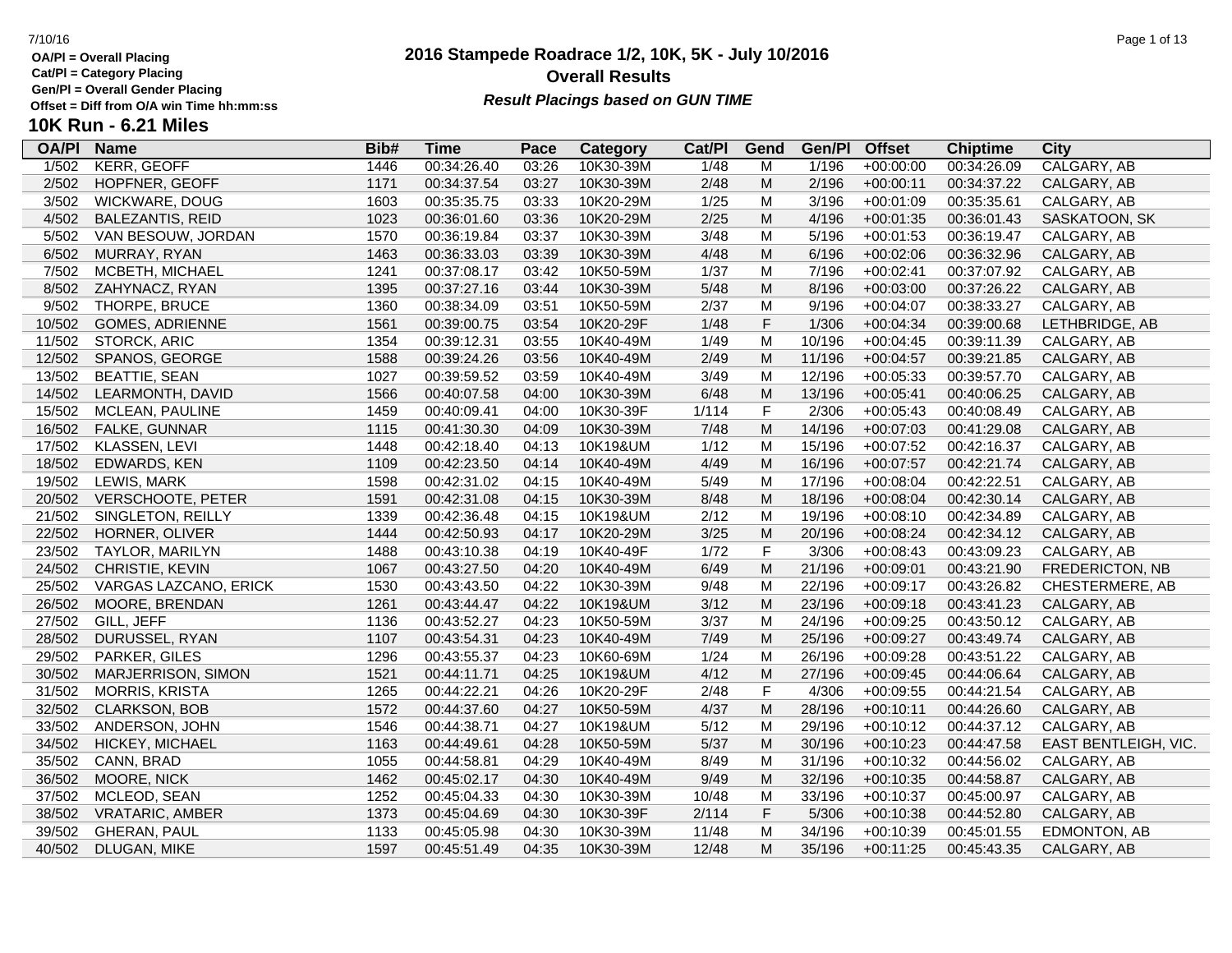**Cat/Pl = Category Placing**

**Gen/Pl = Overall Gender Placing**

**10K Run - 6.21 Miles**

## **2016 Stampede Roadrace 1/2, 10K, 5K - July 10/2016** 7/10/16 Page 2 of 13 **Overall Results**

# Gen/PI = Overall Gender Placing<br>Offset = Diff from O/A win Time hh:mm:ss *Result Placings based on GUN TIME*

| <b>OA/PI</b> | <b>Name</b>                | Bib# | Time        | Pace  | Category  | Cat/Pl | Gend         | Gen/Pl | <b>Offset</b> | <b>Chiptime</b> | City                   |
|--------------|----------------------------|------|-------------|-------|-----------|--------|--------------|--------|---------------|-----------------|------------------------|
| 41/502       | FUNK, RON                  | 1128 | 00:46:17.13 | 04:37 | 10K40-49M | 10/49  | M            | 36/196 | $+00:11:50$   | 00:46:12.91     | AIRDRIE, AB            |
| 42/502       | MCLEOD, GEOFF              | 1249 | 00:46:27.03 | 04:38 | 10K20-29M | 4/25   | M            | 37/196 | $+00:12:00$   | 00:46:23.36     | CALGARY, AB            |
| 43/502       | <b>GLOVER, MARGOT</b>      | 1549 | 00:46:27.49 | 04:38 | 10K50-59F | 1/44   | F            | 6/306  | $+00:12:01$   | 00:46:25.45     | CALGARY, AB            |
| 44/502       | GALLAGHER, KATHLEEN        | 1434 | 00:46:28.16 | 04:38 | 10K30-39F | 3/114  | F            | 7/306  | $+00:12:01$   | 00:46:25.74     | CALGARY, AB            |
| 45/502       | <b>GHERAN, CHRISTOPHER</b> | 1131 | 00:46:32.12 | 04:39 | 10K30-39M | 13/48  | M            | 38/196 | $+00:12:05$   | 00:46:27.47     | EDMONTON, AB           |
| 46/502       | HODGSON, SCOTT             | 1564 | 00:46:33.47 | 04:39 | 10K60-69M | 2/24   | M            | 39/196 | $+00:12:07$   | 00:46:25.97     | CALGARY, AB            |
| 47/502       | HALPRIN, DANYAEL           | 1149 | 00:46:45.89 | 04:40 | 10K40-49F | 2/72   | $\mathsf F$  | 8/306  | $+00:12:19$   | 00:46:41.31     | CALGARY, AB            |
| 48/502       | HAWKINGS, JACK             | 1563 | 00:46:47.02 | 04:40 | 10K60-69M | 3/24   | M            | 40/196 | $+00:12:20$   | 00:46:41.20     | BENTLEY, AB            |
| 49/502       | MOORE, ADRIAN              | 1461 | 00:46:47.11 | 04:40 | 10K40-49M | 11/49  | M            | 41/196 | $+00:12:20$   | 00:46:42.18     | CALGARY, AB            |
| 50/502       | SCHULZ, DAVE               | 1332 | 00:47:25.25 | 04:44 | 10K40-49M | 12/49  | M            | 42/196 | $+00:12:58$   | 00:47:20.13     | CALGARY, AB            |
| 51/502       | HUGHES, JENNIFER           | 1176 | 00:47:31.94 | 04:45 | 10K30-39F | 4/114  | $\mathsf F$  | 9/306  | $+00:13:05$   | 00:47:24.76     | CALGARY, AB            |
| 52/502       | CHAU, JASON                | 1585 | 00:47:34.71 | 04:45 | 10K30-39M | 14/48  | M            | 43/196 | $+00:13:08$   | 00:47:32.12     | CALGARY, AB            |
| 53/502       | RAMSEY, JASON              | 1312 | 00:47:36.05 | 04:45 | 10K40-49M | 13/49  | M            | 44/196 | $+00:13:09$   | 00:47:24.81     | CALGARY, AB            |
| 54/502       | MUNDT, STEFAN              | 1270 | 00:47:42.59 | 04:46 | 10K40-49M | 14/49  | M            | 45/196 | $+00:13:16$   | 00:47:37.07     | <b>BRAGG CREEK, AB</b> |
| 55/502       | <b>BONAR, JENNIFER</b>     | 1036 | 00:47:46.03 | 04:46 | 10K30-39F | 5/114  | $\mathsf F$  | 10/306 | $+00:13:19$   | 00:47:43.24     | CALGARY, AB            |
| 56/502       | LACHAPELLE, KRISTY         | 1205 | 00:47:46.94 | 04:46 | 10K20-29F | 3/48   | F            | 11/306 | $+00:13:20$   | 00:47:41.24     | CALGARY, AB            |
| 57/502       | MOORE, RYAN                | 1556 | 00:47:56.34 | 04:47 | 10K20-29M | 5/25   | M            | 46/196 | $+00:13:29$   | 00:47:37.04     | CALGARY, AB            |
| 58/502       | NORDSTROM-YOUNG, TANNER    | 1465 | 00:47:57.81 | 04:47 | 10K20-29M | 6/25   | ${\sf M}$    | 47/196 | $+00:13:31$   | 00:47:55.50     | CALGARY, AB            |
| 59/502       | <b>ARPIN, CHERYL</b>       | 1014 | 00:48:02.59 | 04:48 | 10K30-39F | 6/114  | $\mathsf F$  | 12/306 | $+00:13:36$   | 00:47:55.93     | CALGARY, AB            |
| 60/502       | SMITH, SCOTT               | 1347 | 00:48:04.23 | 04:48 | 10K30-39M | 15/48  | M            | 48/196 | $+00:13:37$   | 00:47:27.03     | CALGARY, AB            |
| 61/502       | LUDBROOK, KEVIN            | 1223 | 00:48:06.15 | 04:48 | 10K50-59M | 6/37   | M            | 49/196 | $+00:13:39$   | 00:47:35.03     | CALGARY, AB            |
| 62/502       | WHITING, VENETIA           | 1602 | 00:48:06.71 | 04:48 | 10K20-29F | 4/48   | F            | 13/306 | $+00:13:40$   | 00:47:58.43     | CALGARY, AB            |
| 63/502       | BONAR, DARREN              | 1035 | 00:48:17.05 | 04:49 | 10K30-39M | 16/48  | M            | 50/196 | $+00:13:50$   | 00:48:14.18     | CALGARY, AB            |
| 64/502       | <b>CORCORAN, ERIN</b>      | 1075 | 00:48:17.31 | 04:49 | 10K20-29F | 5/48   | $\mathsf F$  | 14/306 | $+00:13:50$   | 00:48:14.84     | LIDCOMBE, OTHER        |
| 65/502       | TULK, RACHEL               | 1590 | 00:48:25.08 | 04:50 | 10K30-39F | 7/114  | $\mathsf{F}$ | 15/306 | $+00:13:58$   | 00:48:23.20     | CALGARY, AB            |
| 66/502       | YEO, RYAN                  | 1500 | 00:48:30.37 | 04:51 | 10K40-49M | 15/49  | M            | 51/196 | $+00:14:03$   | 00:48:20.60     | CALGARY, AB            |
| 67/502       | <b>MEYER, BRIGITTE</b>     | 1255 | 00:48:31.21 | 04:51 | 10K20-29F | 6/48   | $\mathsf F$  | 16/306 | $+00:14:04$   | 00:48:03.66     | CALGARY, AB            |
| 68/502       | PEARSON, MATTHEW           | 1470 | 00:48:31.87 | 04:51 | 10K40-49M | 16/49  | M            | 52/196 | $+00:14:05$   | 00:48:20.81     | CALGARY, AB            |
| 69/502       | DUNSMORE, STEVE            | 1106 | 00:48:36.47 | 04:51 | 10K40-49M | 17/49  | M            | 53/196 | $+00:14:10$   | 00:48:18.05     | CALGARY, AB            |
| 70/502       | SVEKLA, LARISSA            | 1356 | 00:48:37.69 | 04:51 | 10K30-39F | 8/114  | F            | 17/306 | $+00:14:11$   | 00:48:33.72     | CALGARY, AB            |
| 71/502       | OOSTHUIZEN, SHAUN          | 1525 | 00:48:38.83 | 04:51 | 10K30-39M | 17/48  | M            | 54/196 | $+00:14:12$   | 00:48:36.41     | CALGARY, AB            |
| 72/502       | WALKER, MATHEW             | 1531 | 00:48:45.27 | 04:52 | 10K20-29M | 7/25   | M            | 55/196 | $+00:14:18$   | 00:48:31.70     | CALGARY, AB            |
| 73/502       | MAJCHER, TYLER             | 1518 | 00:48:45.52 | 04:52 | 10K30-39M | 18/48  | M            | 56/196 | $+00:14:19$   | 00:48:37.56     | CALGARY, AB            |
| 74/502       | PATUSCHKA, SVEN            | 1300 | 00:48:47.17 | 04:52 | 10K40-49M | 18/49  | M            | 57/196 | $+00:14:20$   | 00:48:42.06     | BEIJING, OTHER         |
| 75/502       | <b>EWART, PHIL</b>         | 1114 | 00:48:47.42 | 04:52 | 10K50-59M | 7/37   | M            | 58/196 | $+00:14:21$   | 00:48:23.51     | CALGARY, AB            |
| 76/502       | WALSH, MAC                 | 1492 | 00:48:51.26 | 04:53 | 10K20-29M | 8/25   | M            | 59/196 | $+00:14:24$   | 00:48:48.79     | CALGARY, AB            |
| 77/502       | GAUDREAU, FRANCOIS         | 1130 | 00:48:53.84 | 04:53 | 10K40-49M | 19/49  | M            | 60/196 | $+00:14:27$   | 00:48:45.50     | CALGARY, AB            |
| 78/502       | URYUMTSEV, SLAVA           | 1606 | 00:48:55.00 | 04:53 | 10K19&UM  | 6/12   | M            | 61/196 | $+00:14:28$   | 00:48:51.56     | CALGARY, AB            |
| 79/502       | <b>IRWIN, WADE</b>         | 1180 | 00:49:03.02 | 04:54 | 10K40-49M | 20/49  | M            | 62/196 | $+00:14:36$   | 00:48:55.00     | CALGARY, AB            |
| 80/502       | RONALDS, BILL              | 1479 | 00:49:12.77 | 04:55 | 10K40-49M | 21/49  | M            | 63/196 | $+00:14:46$   | 00:48:55.42     | CALGARY, AB            |
|              |                            |      |             |       |           |        |              |        |               |                 |                        |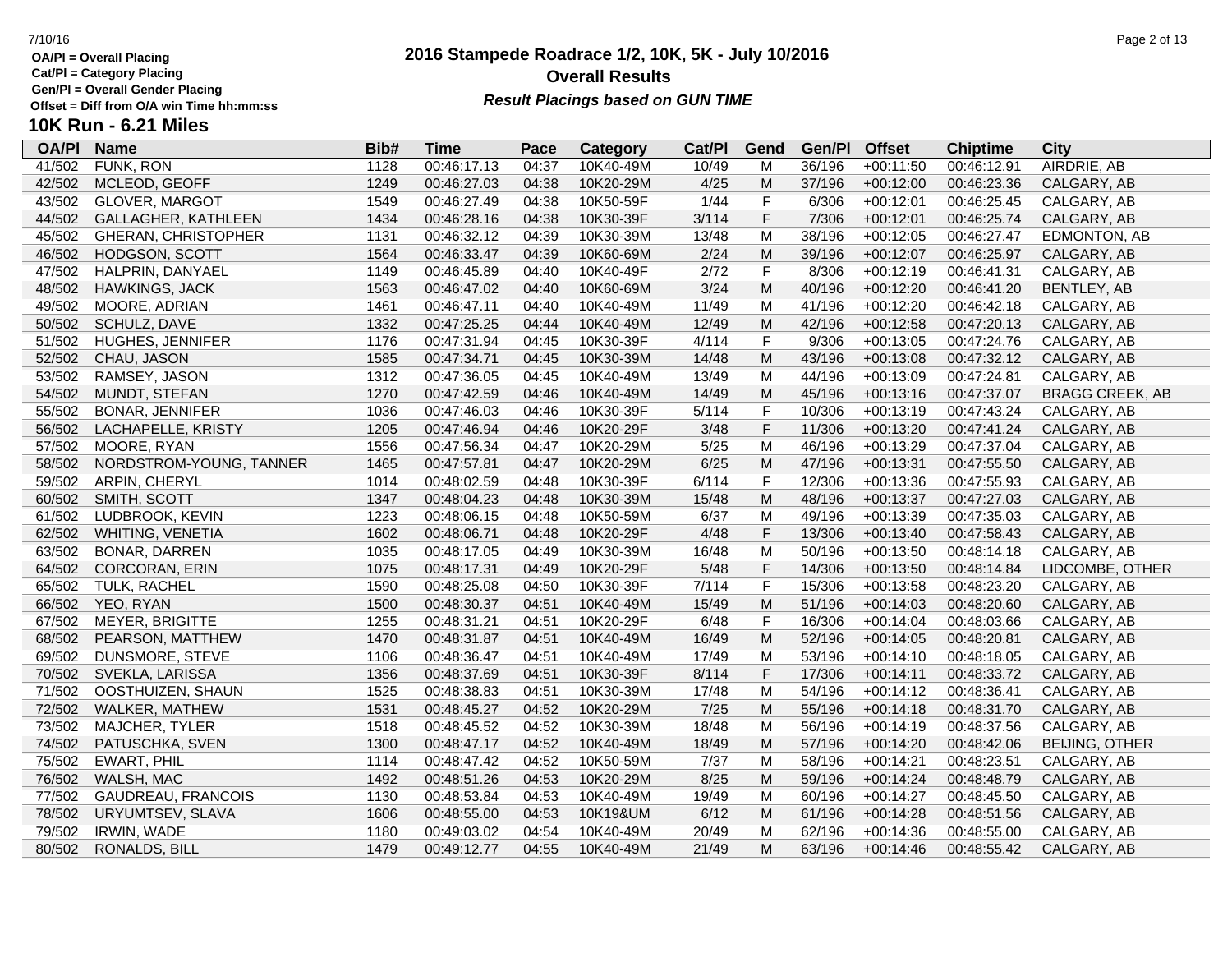**Cat/Pl = Category Placing**

**Gen/Pl = Overall Gender Placing**

**10K Run - 6.21 Miles**

## **2016 Stampede Roadrace 1/2, 10K, 5K - July 10/2016** 7/10/16 Page 3 of 13 **Overall Results Result Placings based on GUN TIME**

| <b>OA/PI</b> | <b>Name</b>             | Bib# | <b>Time</b> | Pace  | <b>Category</b> | Cat/PI         | Gend        | Gen/Pl | <b>Offset</b> | <b>Chiptime</b> | City                   |
|--------------|-------------------------|------|-------------|-------|-----------------|----------------|-------------|--------|---------------|-----------------|------------------------|
| 81/502       | <b>MCGOVERN, KERRI</b>  | 1244 | 00:49:30.04 | 04:57 | 10K40-49F       | $\frac{3}{72}$ | F           | 18/306 | $+00:15:03$   | 00:49:23.47     | CALGARY, AB            |
| 82/502       | CHERRY, TRENT           | 1509 | 00:49:34.93 | 04:57 | 10K40-49M       | 22/49          | M           | 64/196 | $+00:15:08$   | 00:49:33.56     | CALGARY, AB            |
| 83/502       | TELANG, KRISTIN         | 1358 | 00:49:46.59 | 04:58 | 10K40-49F       | 4/72           | $\mathsf F$ | 19/306 | $+00:15:20$   | 00:49:35.08     | THE WOODLANDS, TX      |
| 84/502       | MORRIS, CHUCK           | 1264 | 00:50:07.54 | 05:00 | 10K50-59M       | 8/37           | M           | 65/196 | $+00:15:41$   | 00:50:06.44     | CALGARY, AB            |
| 85/502       | MASTALIC, ANNABELLE     | 1237 | 00:50:08.89 | 05:00 | 10K30-39F       | 9/114          | $\mathsf F$ | 20/306 | $+00:15:42$   | 00:49:46.21     | CALGARY, AB            |
| 86/502       | <b>WREFORD, KELLI</b>   | 1611 | 00:50:13.80 | 05:01 | 10K50-59F       | 2/44           | F           | 21/306 | $+00:15:47$   | 00:47:14.97     | CALGARY, AB            |
| 87/502       | <b>WELLS, STEPHANIE</b> | 1495 | 00:50:19.59 | 05:01 | 10K40-49F       | 5/72           | $\mathsf F$ | 22/306 | $+00:15:53$   | 00:50:07.09     | CALGARY, AB            |
| 88/502       | AHENDA, MARK            | 1006 | 00:50:25.06 | 05:02 | 10K20-29M       | 9/25           | M           | 66/196 | $+00:15:58$   | 00:50:20.99     | CALGARY, AB            |
| 89/502       | MCLEOD, RICK            | 1250 | 00:50:25.60 | 05:02 | 10K60-69M       | 4/24           | M           | 67/196 | $+00:15:59$   | 00:50:15.37     | CALGARY, AB            |
| 90/502       | <b>BROOKSON, TRAVIS</b> | 1506 | 00:50:26.55 | 05:02 | 10K40-49M       | 23/49          | M           | 68/196 | $+00:16:00$   | 00:50:20.57     | CALGARY, AB            |
| 91/502       | MUNDT, MIRJA            | 1269 | 00:50:32.31 | 05:03 | 10K40-49F       | 6/72           | $\mathsf F$ | 23/306 | $+00:16:05$   | 00:50:27.00     | <b>BRAGG CREEK, AB</b> |
| 92/502       | SYMBORSKI, JOCELYN      | 1589 | 00:50:33.05 | 05:03 | 10K30-39F       | 10/114         | F           | 24/306 | $+00:16:06$   | 00:50:25.54     | CALGARY, AB            |
| 93/502       | MORGAN, DARCY           | 1608 | 00:50:39.02 | 05:03 | 10K50-59M       | 9/37           | M           | 69/196 | $+00:16:12$   | 00:50:26.61     | CALGARY, AB            |
| 94/502       | KASHLAK, ADAM           | 1189 | 00:50:50.13 | 05:05 | 10K20-29M       | 10/25          | M           | 70/196 | $+00:16:23$   | 00:50:37.36     | CALGARY, AB            |
| 95/502       | CYR, VERA               | 1083 | 00:50:52.61 | 05:05 | 10K30-39F       | 11/114         | $\mathsf F$ | 25/306 | $+00:16:26$   | 00:50:48.04     | CALGARY, AB            |
| 96/502       | CAMPBELL, MICHAEL       | 1054 | 00:50:53.23 | 05:05 | 10K50-59M       | 10/37          | M           | 71/196 | $+00:16:26$   | 00:50:44.13     | CALGARY, AB            |
| 97/502       | BAKX, KYLE              | 1547 | 00:51:06.61 | 05:06 | 10K30-39M       | 19/48          | M           | 72/196 | $+00:16:40$   | 00:50:52.94     | CALGARY, AB            |
| 98/502       | EVANS, JEANETTE         | 1423 | 00:51:18.96 | 05:07 | 10K20-29F       | 7/48           | $\mathsf F$ | 26/306 | $+00:16:52$   | 00:51:11.22     | LONDON, ON             |
| 99/502       | <b>HEDGES, HAYLEY</b>   | 1159 | 00:51:20.89 | 05:08 | 10K40-49F       | 7/72           | $\mathsf F$ | 27/306 | $+00:16:54$   | 00:51:13.75     | CALGARY, AB            |
| 100/502      | ROUSE, MEGAN            | 1326 | 00:51:33.31 | 05:09 | 10K20-29F       | 8/48           | $\mathsf F$ | 28/306 | $+00:17:06$   | 00:51:21.92     | CALGARY, AB            |
| 101/502      | FAULKNER, VICKI         | 1116 | 00:51:43.07 | 05:10 | 10K40-49F       | 8/72           | $\mathsf F$ | 29/306 | $+00:17:16$   | 00:51:40.27     | CALGARY, AB            |
| 102/502      | KIEFER, KRYSTINA        | 1195 | 00:51:43.11 | 05:10 | 10K30-39F       | 12/114         | F           | 30/306 | $+00:17:16$   | 00:51:33.08     | CALGARY, AB            |
| 103/502      | SMITH, KEVIN            | 1526 | 00:51:46.46 | 05:10 | 10K60-69M       | 5/24           | M           | 73/196 | $+00:17:20$   | 00:51:33.76     | CALGARY, AB            |
| 104/502      | SMITH, SARAH            | 1527 | 00:51:50.36 | 05:11 | 10K20-29F       | 9/48           | $\mathsf F$ | 31/306 | $+00:17:23$   | 00:51:33.34     | STONY PLAIN, AB        |
| 105/502      | LESLIE, JORDAN          | 1212 | 00:51:59.09 | 05:11 | 10K20-29M       | 11/25          | M           | 74/196 | $+00:17:32$   | 00:51:50.37     | CALGARY, AB            |
| 106/502      | COUPAL, BREANN          | 1412 | 00:52:02.78 | 05:12 | 10K20-29F       | 10/48          | $\mathsf F$ | 32/306 | $+00:17:36$   | 00:51:54.82     | RED DEER, AB           |
| 107/502      | GEFLE, JORDAN           | 1435 | 00:52:02.78 | 05:12 | 10K20-29F       | 11/48          | F           | 33/306 | $+00:17:36$   | 00:51:55.28     | CALGARY, AB            |
| 108/502      | KEARL, CAROL            | 1517 | 00:52:06.32 | 05:12 | 10K40-49F       | 9/72           | $\mathsf F$ | 34/306 | $+00:17:39$   | 00:51:59.99     | CALGARY, AB            |
| 109/502      | COTE, ELAINE            | 1076 | 00:52:07.35 | 05:12 | 10K30-39F       | 13/114         | $\mathsf F$ | 35/306 | $+00:17:40$   | 00:51:47.47     | CALGARY, AB            |
| 110/502      | ZALMANOWITZ, JASON      | 1396 | 00:52:14.95 | 05:13 | 10K30-39M       | 20/48          | M           | 75/196 | $+00:17:48$   | 00:52:07.80     | CALGARY, AB            |
| 111/502      | VAN KAMPEN, KAREN       | 1559 | 00:52:17.81 | 05:13 | 10K30-39F       | 14/114         | F           | 36/306 | $+00:17:51$   | 00:51:55.68     | CALGARY, AB            |
| 112/502      | HATCHER, DION           | 1157 | 00:52:19.63 | 05:13 | 10K40-49M       | 24/49          | M           | 76/196 | $+00:17:53$   | 00:51:43.49     | CALGARY, AB            |
| 113/502      | SCHMIDT, RINKY          | 1484 | 00:52:26.13 | 05:14 | 10K50-59F       | 3/44           | $\mathsf F$ | 37/306 | $+00:17:59$   | 00:52:14.62     | RED DEER, AB           |
| 114/502      | <b>SCHMIDT, NORM</b>    | 1483 | 00:52:26.59 | 05:14 | 10K50-59M       | 11/37          | M           | 77/196 | $+00:18:00$   | 00:52:14.96     | RED DEER, AB           |
| 115/502      | <b>UONG, DARREN</b>     | 1364 | 00:52:27.41 | 05:14 | 10K20-29M       | 12/25          | M           | 78/196 | $+00:18:01$   | 00:52:20.23     | CALGARY, AB            |
| 116/502      | MCNEIL, SARAH           | 1253 | 00:52:36.57 | 05:15 | 10K30-39F       | 15/114         | $\mathsf F$ | 38/306 | $+00:18:10$   | 00:52:14.13     | CARSTAIRS, AB          |
| 117/502      | JONES, GREG             | 1185 | 00:52:36.58 | 05:15 | 10K40-49M       | 25/49          | M           | 79/196 | $+00:18:10$   | 00:52:15.80     | CALGARY, AB            |
| 118/502      | LUDBROOK, EMMA          | 1222 | 00:52:37.01 | 05:15 | 10K19&UF        | 1/14           | $\mathsf F$ | 39/306 | $+00:18:10$   | 00:52:24.20     | CALGARY, AB            |
| 119/502      | <b>HAFICHUK, DOUG</b>   | 1562 | 00:52:40.09 | 05:16 | 10K30-39M       | 21/48          | M           | 80/196 | $+00:18:13$   | 00:52:28.85     | CALGARY, AB            |

120/502 WALLACE, ERIN 1374 00:52:45.52 05:16 10K30-39F 16/114 F 40/306 +00:18:19 00:52:33.40 CALGARY, AB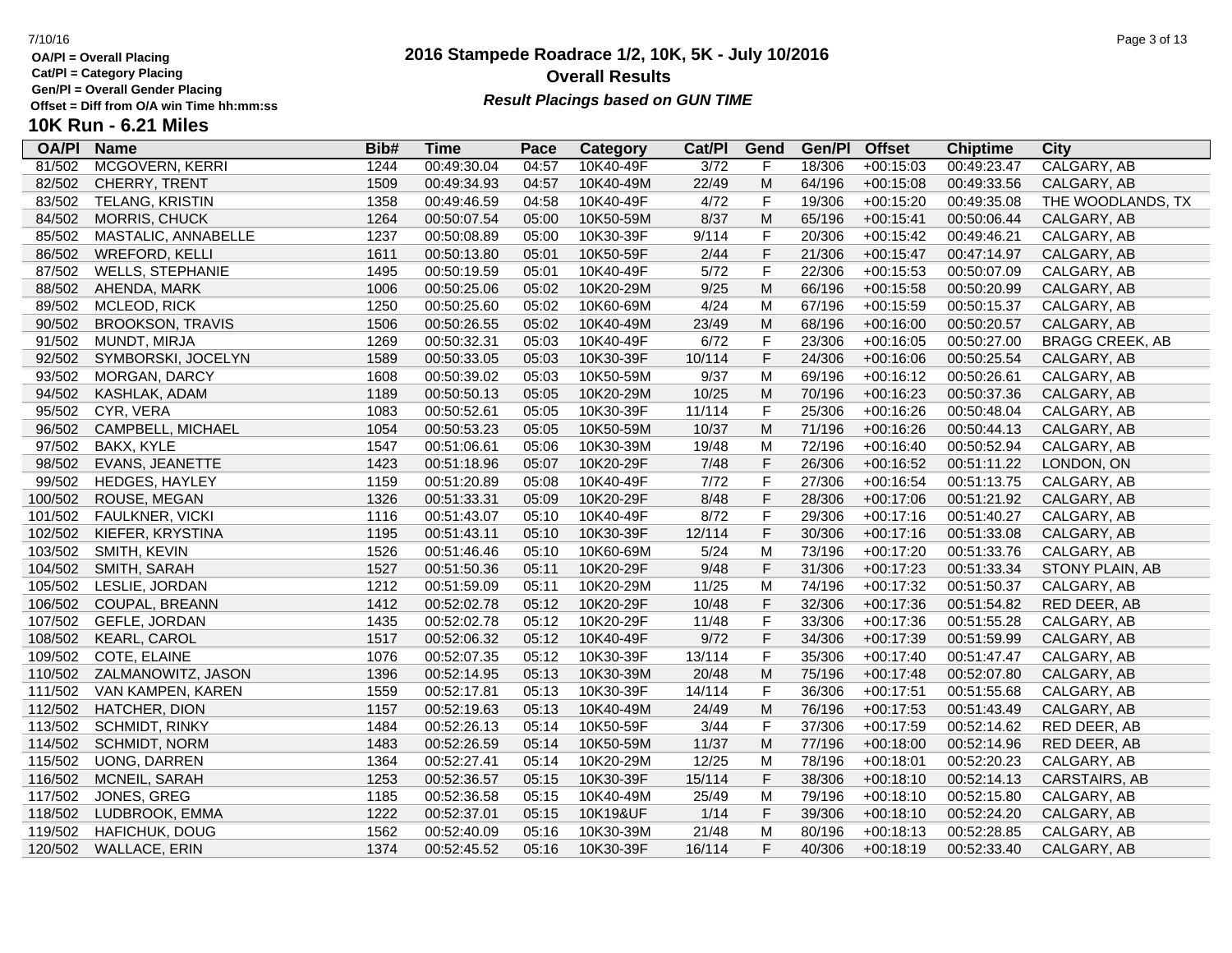**Cat/Pl = Category Placing**

**Gen/Pl = Overall Gender Placing**

## **2016 Stampede Roadrace 1/2, 10K, 5K - July 10/2016** 7/10/16 Page 4 of 13 **Overall Results Result Placings based on GUN TIME**

## **10K Run - 6.21 Miles**

| <b>OA/PI</b> | <b>Name</b>              | Bib# | Time        | Pace  | Category  | Cat/Pl           | Gend        | Gen/Pl | <b>Offset</b> | <b>Chiptime</b> | City                    |
|--------------|--------------------------|------|-------------|-------|-----------|------------------|-------------|--------|---------------|-----------------|-------------------------|
| 121/502      | <b>SKOV, BONNIE</b>      | 1340 | 00:52:51.89 | 05:17 | 10K70+F   | $\overline{1/3}$ | F           | 41/306 | $+00:18:25$   | 00:52:45.11     | CALGARY, AB             |
| 122/502      | WARD, PHILIP             | 1378 | 00:52:55.43 | 05:17 | 10K40-49M | 26/49            | M           | 81/196 | $+00:18:29$   | 00:52:18.62     | CALGARY, AB             |
| 123/502      | ARDELIAN, CHLOE          | 1013 | 00:52:59.30 | 05:17 | 10K19&UF  | 2/14             | F           | 42/306 | $+00:18:32$   | 00:52:33.82     | CALGARY, AB             |
| 124/502      | MOORE, SARAH             | 1523 | 00:53:00.67 | 05:18 | 10K19&UF  | 3/14             | F           | 43/306 | $+00:18:34$   | 00:52:41.73     | CALGARY, AB             |
| 125/502      | SWIFT, NATALIE           | 1487 | 00:53:13.21 | 05:19 | 10K50-59F | 4/44             | F           | 44/306 | $+00:18:46$   | 00:53:05.18     | CASTLEGAR, BC           |
| 126/502      | KRUSE, JENN              | 1202 | 00:53:13.41 | 05:19 | 10K20-29F | 12/48            | $\mathsf F$ | 45/306 | $+00:18:47$   | 00:52:57.60     | CALGARY, AB             |
| 127/502      | <b>MYERS, CHRIS</b>      | 1274 | 00:53:18.49 | 05:19 | 10K20-29M | 13/25            | M           | 82/196 | $+00:18:52$   | 00:53:07.31     | CALGARY, AB             |
| 128/502      | EDISON, ABBY             | 1514 | 00:53:21.73 | 05:20 | 10K19&UF  | 4/14             | F           | 46/306 | $+00:18:55$   | 00:53:08.00     | CALGARY, AB             |
| 129/502      | <b>BOTELHO, JILL</b>     | 1541 | 00:53:25.05 | 05:20 | 10K30-39F | 17/114           | $\mathsf F$ | 47/306 | $+00:18:58$   | 00:53:17.20     | CALGARY, AB             |
| 130/502      | FAVOT, ENOS              | 1117 | 00:53:25.34 | 05:20 | 10K60-69M | 6/24             | M           | 83/196 | $+00:18:58$   | 00:53:20.60     | CALGARY, AB             |
| 131/502      | <b>KREBS, EMMA</b>       | 1201 | 00:53:27.89 | 05:20 | 10K19&UF  | 5/14             | F           | 48/306 | $+00:19:01$   | 00:53:19.79     | CALGARY, AB             |
| 132/502      | LAIRSON, XAVIER          | 1207 | 00:53:28.39 | 05:20 | 10K19&UM  | 7/12             | M           | 84/196 | $+00:19:01$   | 00:53:19.89     | OTTAWA, ON              |
| 133/502      | LAIRSON, JADEN           | 1206 | 00:53:28.60 | 05:20 | 10K40-49M | 27/49            | M           | 85/196 | $+00:19:02$   | 00:53:20.18     | OTTAWA, ON              |
| 134/502      | CALLANDER, ELAINE        | 1507 | 00:53:36.19 | 05:21 | 10K50-59F | 5/44             | F           | 49/306 | $+00:19:09$   | 00:53:15.82     | CALGARY, AB             |
| 135/502      | RODGER, ANNE             | 1318 | 00:53:38.41 | 05:21 | 10K50-59F | 6/44             | F           | 50/306 | $+00:19:12$   | 00:53:25.06     | CALGARY, AB             |
| 136/502      | SNOW, PETER              | 1349 | 00:53:38.47 | 05:21 | 10K40-49M | 28/49            | M           | 86/196 | $+00:19:12$   | 00:53:23.23     | REDWOOD MEADOWS,        |
| 137/502      | GREER, CONRAD            | 1437 | 00:53:40.45 | 05:22 | 10K50-59M | 12/37            | M           | 87/196 | $+00:19:14$   | 00:53:33.38     | CALGARY, AB             |
| 138/502      | MACPHAIL, CARLA          | 1230 | 00:53:45.27 | 05:22 | 10K40-49F | 10/72            | F           | 51/306 | $+00:19:18$   | 00:53:42.47     | CALGARY, AB             |
| 139/502      | HOLT, JASON              | 1170 | 00:53:55.97 | 05:23 | 10K40-49M | 29/49            | M           | 88/196 | $+00:19:29$   | 00:53:31.28     | CALGARY, AB             |
| 140/502      | FAVOT, KRISTA            | 1536 | 00:53:57.17 | 05:23 | 10K30-39F | 18/114           | F           | 52/306 | $+00:19:30$   | 00:53:52.18     | CALGARY, AB             |
| 141/502      | EDISON, JILL             | 1515 | 00:54:00.22 | 05:24 | 10K40-49F | 11/72            | F           | 53/306 | $+00:19:33$   | 00:53:46.07     | CALGARY, AB             |
| 142/502      | <b>BENNETT, STUART</b>   | 1402 | 00:54:00.30 | 05:24 | 10K40-49M | 30/49            | M           | 89/196 | $+00:19:33$   | 00:53:50.34     | CALGARY, AB             |
| 143/502      | LUDBROOK, MICHELLE       | 1224 | 00:54:03.31 | 05:24 | 10K40-49F | 12/72            | F           | 54/306 | $+00:19:36$   | 00:53:49.92     | CALGARY, AB             |
| 144/502      | <b>KALHS, KRISTOPHER</b> | 1445 | 00:54:05.43 | 05:24 | 10K20-29M | 14/25            | M           | 90/196 | $+00:19:39$   | 00:53:57.32     | CALGARY, AB             |
| 145/502      | CARRIER-ROBB, DOMINIQUE  | 1508 | 00:54:11.45 | 05:25 | 10K30-39F | 19/114           | F           | 55/306 | $+00:19:45$   | 00:54:00.51     | CALGARY, AB             |
| 146/502      | MCLEAN, BARBARA          | 1535 | 00:54:13.67 | 05:25 | 10K30-39F | 20/114           | $\mathsf F$ | 56/306 | $+00:19:47$   | 00:54:04.09     | CALGARY, AB             |
| 147/502      | MEYERS, ANNALISE         | 1522 | 00:54:20.94 | 05:26 | 10K30-39F | 21/114           | F           | 57/306 | $+00:19:54$   | 00:54:01.41     | CALGARY, AB             |
| 148/502      | RAFF, TIM                | 1311 | 00:54:23.62 | 05:26 | 10K50-59M | 13/37            | M           | 91/196 | $+00:19:57$   | 00:53:56.84     | <b>BRAGG CREEK, AB</b>  |
| 149/502      | ARNOTT, JILL             | 1400 | 00:54:24.50 | 05:26 | 10K30-39F | 22/114           | F           | 58/306 | $+00:19:58$   | 00:54:18.10     | CALGARY, AB             |
| 150/502      | <b>BENOIT, OLIVIER</b>   | 1502 | 00:54:31.25 | 05:27 | 10K30-39M | 22/48            | M           | 92/196 | $+00:20:04$   | 00:54:08.03     | <b>BOUCHERVILLE, QC</b> |
| 151/502      | <b>BENNETT, LACHLAN</b>  | 1401 | 00:54:31.25 | 05:27 | 10K19&UM  | 8/12             | M           | 93/196 | $+00:20:04$   | 00:54:21.16     | CALGARY, AB             |
| 152/502      | <b>VERBONAC, MARIA</b>   | 1372 | 00:54:38.60 | 05:27 | 10K50-59F | 7/44             | $\mathsf F$ | 59/306 | $+00:20:12$   | 00:54:23.36     | CALGARY, AB             |
| 153/502      | FRIEDT, COLETTE          | 1431 | 00:54:41.14 | 05:28 | 10K50-59F | 8/44             | F           | 60/306 | $+00:20:14$   | 00:54:25.89     | <b>MEDICINE HAT, AB</b> |
| 154/502      | MA, JOSEPH               | 1456 | 00:54:43.06 | 05:28 | 10K19&UM  | 9/12             | M           | 94/196 | $+00:20:16$   | 00:54:36.58     | CALGARY, AB             |
| 155/502      | PLAYFAIR, CRYSTAL        | 1306 | 00:54:44.43 | 05:28 | 10K30-39F | 23/114           | F           | 61/306 | $+00:20:18$   | 00:54:22.33     | CALGARY, AB             |
| 156/502      | WITTAL, JOHN             | 1390 | 00:54:49.59 | 05:28 | 10K19&UM  | 10/12            | M           | 95/196 | $+00:20:23$   | 00:54:28.08     | CALGARY, AB             |
| 157/502      | WARD, COLIN              | 1493 | 00:54:51.09 | 05:29 | 10K30-39M | 23/48            | M           | 96/196 | $+00:20:24$   | 00:54:23.74     | CALGARY, AB             |
| 158/502      | PARTRIDGE, STEPHANIE     | 1299 | 00:54:54.25 | 05:29 | 10K30-39F | 24/114           | $\mathsf F$ | 62/306 | $+00:20:27$   | 00:54:52.88     | CALGARY, AB             |
| 159/502      | DA COSTA GOMEZ, FELIX    | 1084 | 00:54:57.61 | 05:29 | 10K50-59M | 14/37            | M           | 97/196 | $+00:20:31$   | 00:54:55.85     | CALGARY, AB             |
|              | 160/502 CARTERI, PAM     | 1059 | 00:54:58.19 | 05:29 | 10K30-39F | 25/114           | F           | 63/306 | $+00:20:31$   | 00:54:40.76     | CALGARY, AB             |
|              |                          |      |             |       |           |                  |             |        |               |                 |                         |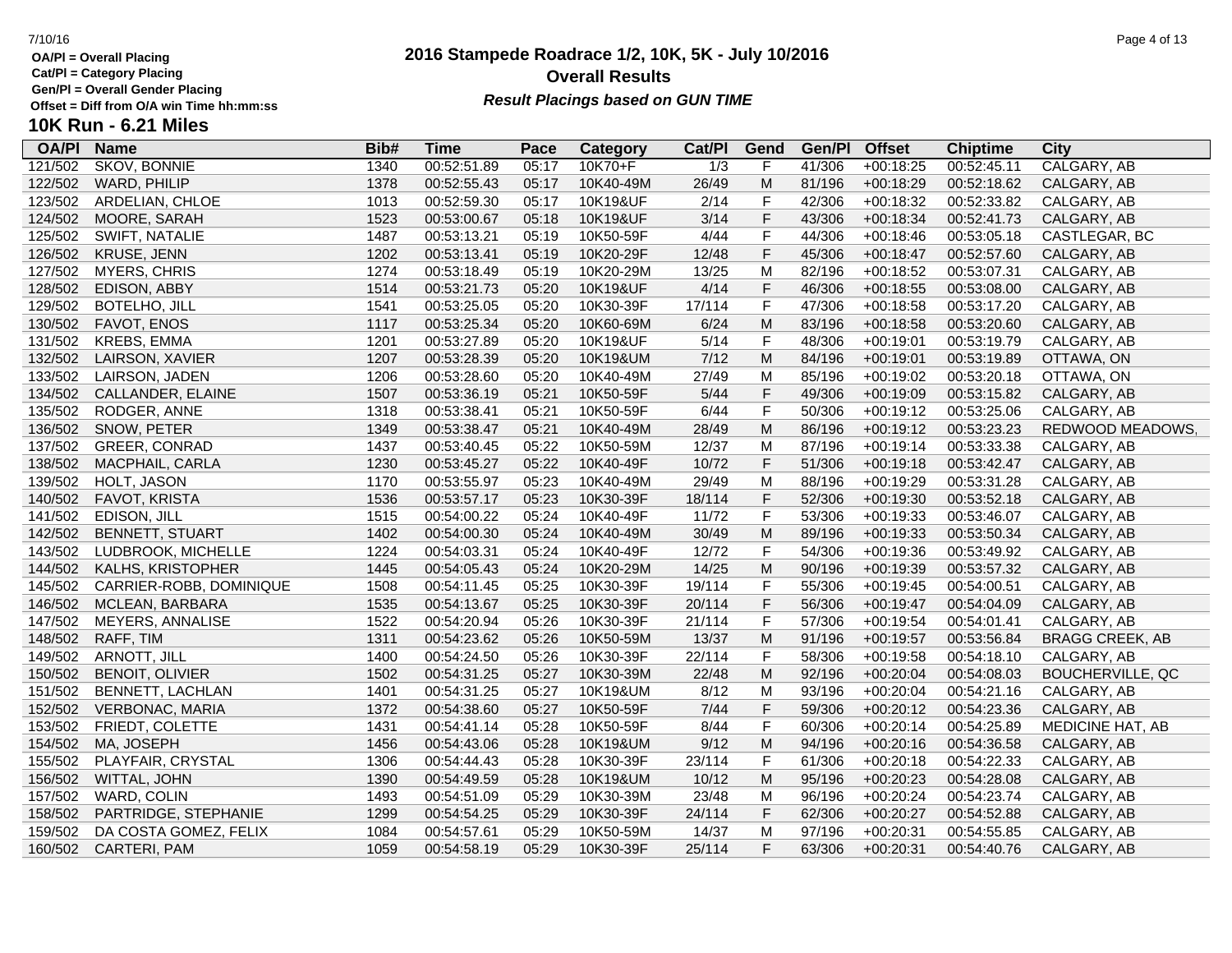**Cat/Pl = Category Placing**

**Gen/Pl = Overall Gender Placing**

**10K Run - 6.21 Miles**

## **2016 Stampede Roadrace 1/2, 10K, 5K - July 10/2016** 7/10/16 Page 5 of 13 **Overall Results**

**Result Placings based on GUN TIME** 

| <b>OA/PI</b> | <b>Name</b>             | Bib# | <b>Time</b> | Pace  | <b>Category</b> | Cat/PI         | Gend        | Gen/Pl  | <b>Offset</b> | <b>Chiptime</b> | City            |
|--------------|-------------------------|------|-------------|-------|-----------------|----------------|-------------|---------|---------------|-----------------|-----------------|
| 161/502      | <b>BOWEN, VAUGHAN</b>   | 1560 | 00:55:00.70 | 05:30 | 10K60-69M       | $\frac{7}{24}$ | M           | 98/196  | $+00:20:34$   | 00:54:56.92     | CALGARY, AB     |
| 162/502      | HASHEMIAN, ALI          | 1439 | 00:55:04.07 | 05:30 | 10K30-39M       | 24/48          | M           | 99/196  | $+00:20:37$   | 00:55:01.97     | SCARBOROUGH, ON |
| 163/502      | TROTTIER, CHANTAL       | 1363 | 00:55:09.92 | 05:30 | 10K20-29F       | 13/48          | $\mathsf F$ | 64/306  | $+00:20:43$   | 00:55:03.84     | CALGARY, AB     |
| 164/502      | BRAZENDALE, ALAN        | 1039 | 00:55:10.40 | 05:31 | 10K30-39M       | 25/48          | M           | 100/196 | $+00:20:44$   | 00:54:55.84     | CALGARY, AB     |
| 165/502      | <b>RENTON, CHRISTY</b>  | 1314 | 00:55:15.41 | 05:31 | 10K30-39F       | 26/114         | $\mathsf F$ | 65/306  | $+00:20:49$   | 00:54:53.10     | CALGARY, AB     |
| 166/502      | ERIKSEN, TORGYN         | 1113 | 00:55:15.52 | 05:31 | 10K40-49F       | 13/72          | $\mathsf F$ | 66/306  | $+00:20:49$   | 00:54:52.91     | CALGARY, AB     |
| 167/502      | MEYER, JULIE            | 1256 | 00:55:21.85 | 05:32 | 10K30-39F       | 27/114         | $\mathsf F$ | 67/306  | $+00:20:55$   | 00:55:01.48     | CALGARY, AB     |
| 168/502      | HEINRICHS, EUGENE       | 1160 | 00:55:27.75 | 05:32 | 10K50-59M       | 15/37          | M           | 101/196 | $+00:21:01$   | 00:55:16.24     | CALGARY, AB     |
| 169/502      | HARVIE, ALLISON         | 1156 | 00:55:29.54 | 05:32 | 10K40-49F       | 14/72          | $\mathsf F$ | 68/306  | $+00:21:03$   | 00:55:18.36     | CALGARY, AB     |
| 170/502      | CLOWSER, CHRISTINE      | 1069 | 00:55:31.00 | 05:33 | 10K30-39F       | 28/114         | $\mathsf F$ | 69/306  | $+00:21:04$   | 00:55:18.05     | CALGARY, AB     |
| 171/502      | SCHLAUCH, JENNY         | 1330 | 00:55:32.17 | 05:33 | 10K30-39F       | 29/114         | $\mathsf F$ | 70/306  | $+00:21:05$   | 00:55:17.84     | CALGARY, AB     |
| 172/502      | FISHER, GREG            | 1121 | 00:55:33.60 | 05:33 | 10K50-59M       | 16/37          | M           | 102/196 | $+00:21:07$   | 00:55:20.21     | CALGARY, AB     |
| 173/502      | DEMETRICK, SELINA       | 1094 | 00:55:34.30 | 05:33 | 10K19&UF        | 6/14           | $\mathsf F$ | 71/306  | $+00:21:07$   | 00:55:30.63     | CALGARY, AB     |
| 174/502      | MCNALLY, SEAN           | 1555 | 00:55:34.87 | 05:33 | 10K40-49M       | 31/49          | M           | 103/196 | $+00:21:08$   | 00:55:31.80     | CALGARY, AB     |
| 175/502      | HILDEBRANDT, DALE       | 1164 | 00:55:42.19 | 05:34 | 10K60-69M       | 8/24           | M           | 104/196 | $+00:21:15$   | 00:55:25.24     | CALGARY, AB     |
| 176/502      | HINTON, THOM            | 1167 | 00:55:44.52 | 05:34 | 10K30-39M       | 26/48          | M           | 105/196 | $+00:21:18$   | 00:55:27.96     | CALGARY, AB     |
| 177/502      | LOKANC, SABINA          | 1218 | 00:55:50.44 | 05:35 | 10K40-49F       | 15/72          | $\mathsf F$ | 72/306  | $+00:21:24$   | 00:55:44.30     | CALGARY, AB     |
| 178/502      | MARSHALL, SUSAN         | 1582 | 00:55:52.03 | 05:35 | 10K40-49F       | 16/72          | $\mathsf F$ | 73/306  | $+00:21:25$   | 00:55:21.52     | OKOTOKS, AB     |
| 179/502      | KITTLITZ, KEN           | 1198 | 00:55:53.81 | 05:35 | 10K50-59M       | 17/37          | M           | 106/196 | $+00:21:27$   | 00:55:45.47     | CALGARY, AB     |
| 180/502      | EDWARDS, JONAH          | 1108 | 00:55:56.35 | 05:35 | 10K30-39M       | 27/48          | M           | 107/196 | $+00:21:29$   | 00:55:39.99     | CALGARY, AB     |
| 181/502      | BRADLEY, RYAN           | 1037 | 00:55:59.90 | 05:35 | 10K30-39M       | 28/48          | M           | 108/196 | $+00:21:33$   | 00:55:35.84     | CALGARY, AB     |
| 182/502      | WOODS, KATIE            | 1391 | 00:56:05.78 | 05:36 | 10K30-39F       | 30/114         | $\mathsf F$ | 74/306  | $+00:21:39$   | 00:55:54.38     | CALGARY, AB     |
| 183/502      | CASTRO, MARIA           | 1061 | 00:56:09.09 | 05:36 | 10K20-29F       | 14/48          | $\mathsf F$ | 75/306  | $+00:21:42$   | 00:55:57.97     | CALGARY, AB     |
| 184/502      | MARJERRISON, DOUGLAS    | 1519 | 00:56:15.87 | 05:37 | 10K50-59M       | 18/37          | M           | 109/196 | $+00:21:49$   | 00:56:09.85     | CALGARY, AB     |
| 185/502      | CRUZ, PEDRO             | 1610 | 00:56:19.10 | 05:37 | 10K40-49M       | 32/49          | M           | 110/196 | $+00:21:52$   | 00:56:13.51     | CALGARY, AB     |
| 186/502      | <b>BRYDLE, GRANT</b>    | 1046 | 00:56:22.51 | 05:38 | 10K60-69M       | 9/24           | M           | 111/196 | $+00:21:56$   | 00:55:56.19     | CALGARY, AB     |
| 187/502      | HALASZ, JENNIFER        | 1148 | 00:56:27.14 | 05:38 | 10K20-29F       | 15/48          | $\mathsf F$ | 76/306  | $+00:22:00$   | 00:56:16.03     | CALGARY, AB     |
| 188/502      | CHISHOLM, CORRINE       | 1510 | 00:56:29.96 | 05:39 | 10K30-39F       | 31/114         | $\mathsf F$ | 77/306  | $+00:22:03$   | 00:56:17.41     | CALGARY, AB     |
| 189/502      | YELLIN, ALLAN           | 1393 | 00:56:32.02 | 05:39 | 10K60-69M       | 10/24          | M           | 112/196 | $+00:22:05$   | 00:56:24.58     | CALGARY, AB     |
| 190/502      | TOMECEK, PETER          | 1362 | 00:56:44.69 | 05:40 | 10K20-29M       | 15/25          | M           | 113/196 | $+00:22:18$   | 00:56:30.12     | CALGARY, AB     |
| 191/502      | HOWLAND-LANGI, CLARE    | 1410 | 00:56:45.95 | 05:40 | 10K30-39F       | 32/114         | $\mathsf F$ | 78/306  | $+00:22:19$   | 00:56:32.30     | CALGARY, AB     |
| 192/502      | <b>BIRD, NATHAN</b>     | 1405 | 00:56:46.98 | 05:40 | 10K19&UM        | 11/12          | M           | 114/196 | $+00:22:20$   | 00:56:20.20     | CALGARY, AB     |
| 193/502      | PASIEKA, JANICE         | 1469 | 00:56:49.27 | 05:40 | 10K50-59F       | 9/44           | $\mathsf F$ | 79/306  | $+00:22:22$   | 00:56:38.80     | CALGARY, AB     |
| 194/502      | FREIBURGER, RON         | 1127 | 00:56:53.60 | 05:41 | 10K60-69M       | 11/24          | M           | 115/196 | $+00:22:27$   | 00:56:32.66     | CALGARY, AB     |
| 195/502      | LAMBERT, SEAN           | 1209 | 00:56:58.92 | 05:41 | 10K40-49M       | 33/49          | M           | 116/196 | $+00:22:32$   | 00:56:45.84     | CALGARY, AB     |
| 196/502      | <b>BAGNALL, PATRICK</b> | 1020 | 00:57:00.35 | 05:42 | 10K60-69M       | 12/24          | M           | 117/196 | $+00:22:33$   | 00:56:50.90     | CALGARY, AB     |
| 197/502      | COOPER, NATHALIE        | 1411 | 00:57:07.52 | 05:42 | 10K30-39F       | 33/114         | $\mathsf F$ | 80/306  | $+00:22:41$   | 00:57:05.56     | CALGARY, AB     |
| 198/502      | AHENDA, LADONA          | 1534 | 00:57:08.59 | 05:42 | 10K50-59F       | 10/44          | $\mathsf F$ | 81/306  | $+00:22:42$   | 00:57:01.53     | CALGARY, AB     |
| 199/502      | SCHIMMEL, JANESSA       | 1482 | 00:57:11.80 | 05:43 | 10K20-29F       | 16/48          | $\mathsf F$ | 82/306  | $+00:22:45$   | 00:57:06.61     | CALGARY, AB     |
| 200/502      | LUMI, VALEZ             | 1607 | 00:57:19.50 | 05:43 | 10K20-29F       | 17/48          | F           | 83/306  | $+00:22:53$   | 00:57:00.19     | CALGARY, AB     |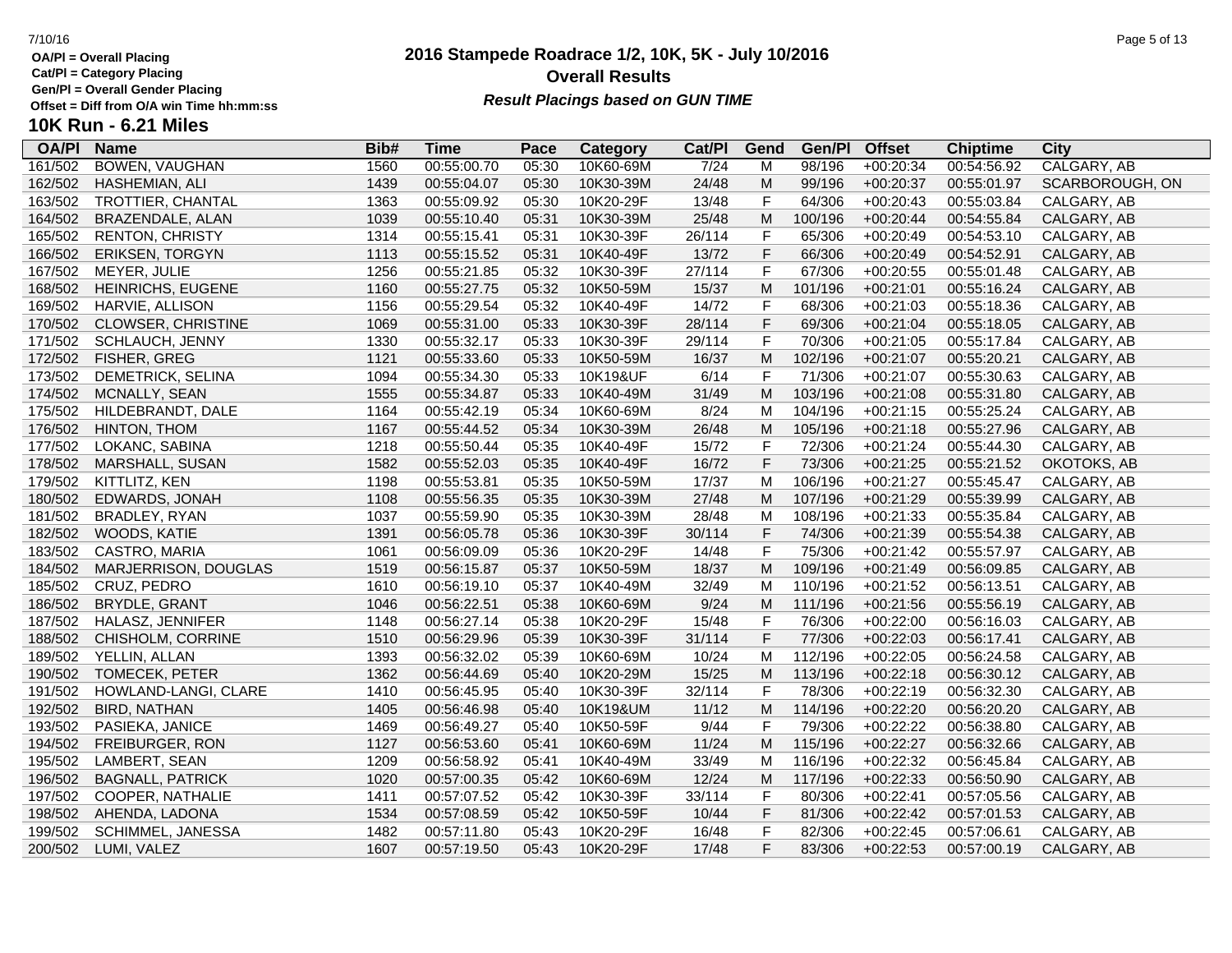**Cat/Pl = Category Placing**

**Gen/Pl = Overall Gender Placing**

# **10K Run - 6.21 Miles**

| <b>OA/PI</b> | <b>Name</b>            | Bib# | Time        | Pace  | <b>Category</b> | Cat/PI | Gend         | Gen/Pl  | <b>Offset</b> | <b>Chiptime</b> | City                    |
|--------------|------------------------|------|-------------|-------|-----------------|--------|--------------|---------|---------------|-----------------|-------------------------|
| 201/502      | PERRY, CAROL           | 1303 | 00:57:24.30 | 05:44 | 10K40-49F       | 17/72  | F            | 84/306  | $+00:22:57$   | 00:57:02.75     | CALGARY, AB             |
| 202/502      | ELLIOTT, JUDITH        | 1112 | 00:57:25.35 | 05:44 | 10K60-69F       | 1/11   | F            | 85/306  | $+00:22:58$   | 00:57:02.92     | CALGARY, AB             |
| 203/502      | DEMETRICK, ALESSANDRA  | 1093 | 00:57:25.53 | 05:44 | 10K19&UF        | 7/14   | $\mathsf F$  | 86/306  | $+00:22:59$   | 00:57:22.30     | CALGARY, AB             |
| 204/502      | DEVEREUX, MELISSA      | 1511 | 00:57:29.62 | 05:44 | 10K30-39F       | 34/114 | $\mathsf F$  | 87/306  | $+00:23:03$   | 00:57:11.35     | <b>BRANTFORD, ON</b>    |
| 205/502      | WAITE, ERIN            | 1491 | 00:57:31.50 | 05:45 | 10K50-59F       | 11/44  | $\mathsf F$  | 88/306  | $+00:23:05$   | 00:57:11.72     | CALGARY, AB             |
| 206/502      | <b>BAKALIK, JAN</b>    | 1021 | 00:57:33.26 | 05:45 | 10K60-69M       | 13/24  | M            | 118/196 | $+00:23:06$   | 00:57:24.20     | CALGARY, AB             |
| 207/502      | PENNY, ANN-MARIE       | 1472 | 00:57:33.66 | 05:45 | 10K30-39F       | 35/114 | $\mathsf{F}$ | 89/306  | $+00:23:07$   | 00:57:06.76     | CALGARY, AB             |
| 208/502      | MOCH, DARCY            | 1259 | 00:57:34.46 | 05:45 | 10K50-59M       | 19/37  | M            | 119/196 | $+00:23:08$   | 00:57:18.93     | CALGARY, AB             |
| 209/502      | TALBOT, ERIN           | 1528 | 00:57:34.94 | 05:45 | 10K30-39F       | 36/114 | $\mathsf F$  | 90/306  | $+00:23:08$   | 00:48:27.04     | CALGARY, AB             |
| 210/502      | LUM, SHIRLEY           | 1552 | 00:57:37.02 | 05:45 | 10K30-39F       | 37/114 | $\mathsf F$  | 91/306  | $+00:23:10$   | 00:57:24.32     | CALGARY, AB             |
| 211/502      | ZUNTI, VENESA          | 1399 | 00:57:50.30 | 05:47 | 10K30-39F       | 38/114 | $\mathsf F$  | 92/306  | $+00:23:23$   | 00:57:32.88     | CALGARY, AB             |
| 212/502      | SEYMOUR, STACEY        | 1337 | 00:57:50.40 | 05:47 | 10K30-39F       | 39/114 | $\mathsf F$  | 93/306  | $+00:23:24$   | 00:57:33.14     | CALGARY, AB             |
| 213/502      | HOPWOOD, CHARLOTTE     | 1443 | 00:57:53.12 | 05:47 | 10K40-49F       | 18/72  | $\mathsf F$  | 94/306  | $+00:23:26$   | 00:57:43.67     | HIGH RIVER, AB          |
| 214/502      | HOPWOOD, BRIAN         | 1442 | 00:57:53.32 | 05:47 | 10K40-49M       | 34/49  | M            | 120/196 | $+00:23:26$   | 00:57:43.83     | HIGH RIVER, AB          |
| 215/502      | KOKOTT, RYAN           | 1200 | 00:57:56.46 | 05:47 | 10K40-49M       | 35/49  | M            | 121/196 | $+00:23:30$   | 00:57:45.73     | CALGARY, AB             |
| 216/502      | STAVELEY, PAT          | 1604 | 00:58:00.65 | 05:48 | 10K50-59F       | 12/44  | $\mathsf F$  | 95/306  | $+00:23:34$   | 00:57:43.50     | CALGARY, AB             |
| 217/502      | BIRD, ALEXANDRA        | 1404 | 00:58:04.81 | 05:48 | 10K19&UF        | 8/14   | $\mathsf F$  | 96/306  | $+00:23:38$   | 00:57:36.93     | CALGARY, AB             |
| 218/502      | TUESDAY, ANNETTE       | 1489 | 00:58:10.81 | 05:49 | 10K40-49F       | 19/72  | $\mathsf F$  | 97/306  | $+00:23:44$   | 00:57:57.08     | CALGARY, AB             |
| 219/502      | GLAZE, SARAH           | 1139 | 00:58:13.72 | 05:49 | 10K30-39F       | 40/114 | $\mathsf F$  | 98/306  | $+00:23:47$   | 00:57:46.25     | CALGARY, AB             |
| 220/502      | LEWIS, JONATHAN        | 1593 | 00:58:14.72 | 05:49 | 10K40-49M       | 36/49  | M            | 122/196 | $+00:23:48$   | 00:57:41.49     | CALGARY, AB             |
| 221/502      | EVANS, WILLIAM         | 1594 | 00:58:16.36 | 05:49 | 10K50-59M       | 20/37  | M            | 123/196 | $+00:23:49$   | 00:58:02.70     | <b>BRAGG CREEK, AB</b>  |
| 222/502      | GARNER, AMANDA         | 1129 | 00:58:19.40 | 05:49 | 10K30-39F       | 41/114 | $\mathsf F$  | 99/306  | $+00:23:53$   | 00:58:10.71     | AIRDRIE, AB             |
| 223/502      | STRANSKY, LISE         | 1355 | 00:58:21.35 | 05:50 | 10K40-49F       | 20/72  | $\mathsf F$  | 100/306 | $+00:23:54$   | 00:57:59.22     | CALGARY, AB             |
| 224/502      | STEIDL, MICHELLE       | 1352 | 00:58:25.97 | 05:50 | 10K40-49F       | 21/72  | F            | 101/306 | $+00:23:59$   | 00:58:02.40     | CALGARY, AB             |
| 225/502      | BENKE, AMANDA          | 1030 | 00:58:26.76 | 05:50 | 10K30-39F       | 42/114 | $\mathsf{F}$ | 102/306 | $+00:24:00$   | 00:58:15.19     | CALGARY, AB             |
| 226/502      | <b>DELONG, WILLIAM</b> | 1092 | 00:58:28.47 | 05:50 | 10K20-29M       | 16/25  | M            | 124/196 | $+00:24:02$   | 00:58:00.90     | CALGARY, AB             |
| 227/502      | MASTERSON, AMELIA      | 1239 | 00:58:30.59 | 05:51 | 10K40-49F       | 22/72  | F            | 103/306 | $+00:24:04$   | 00:58:27.62     | CALGARY, AB             |
| 228/502      | GAGATEK, LAUREN        | 1433 | 00:58:33.39 | 05:51 | 10K20-29F       | 18/48  | $\mathsf F$  | 104/306 | $+00:24:06$   | 00:58:13.96     | CALGARY, AB             |
| 229/502      | GAGATEK, BARB          | 1432 | 00:58:33.57 | 05:51 | 10K50-59F       | 13/44  | $\mathsf F$  | 105/306 | $+00:24:07$   | 00:58:14.39     | <b>INVERMERE, BC</b>    |
| 230/502      | BULITZ, WAYNE          | 1407 | 00:58:36.36 | 05:51 | 10K50-59M       | 21/37  | M            | 125/196 | $+00:24:09$   | 00:58:18.71     | EDMONTON, AB            |
| 231/502      | PYKE, SHANNON          | 1557 | 00:58:39.14 | 05:51 | 10K20-29F       | 19/48  | $\mathsf F$  | 106/306 | $+00:24:12$   | 00:58:27.24     | CALGARY, AB             |
| 232/502      | STOLEY, ANDREA         | 1558 | 00:58:39.22 | 05:51 | 10K20-29F       | 20/48  | $\mathsf F$  | 107/306 | $+00:24:12$   | 00:58:27.32     | CALGARY, AB             |
| 233/502      | VAN DEN BRINK, TARA    | 1366 | 00:58:44.86 | 05:52 | 10K30-39F       | 43/114 | $\mathsf F$  | 108/306 | $+00:24:18$   | 00:58:06.68     | CALGARY, AB             |
| 234/502      | ROSS, STEVE            | 1324 | 00:58:45.53 | 05:52 | 10K30-39M       | 29/48  | M            | 126/196 | $+00:24:19$   | 00:58:06.45     | CALGARY, AB             |
| 235/502      | SNAZEL, AIME           | 1486 | 00:58:45.58 | 05:52 | 10K30-39F       | 44/114 | F            | 109/306 | $+00:24:19$   | 00:58:39.08     | <b>MEDICINE HAT, AB</b> |
| 236/502      | JOHNSON, JEFFREY       | 1183 | 00:58:47.15 | 05:52 | 10K30-39M       | 30/48  | M            | 127/196 | $+00:24:20$   | 00:58:12.85     | CALGARY, AB             |
| 237/502      | MURRAY, LORNA          | 1273 | 00:58:50.42 | 05:53 | 10K50-59F       | 14/44  | $\mathsf{F}$ | 110/306 | $+00:24:24$   | 00:58:35.14     | CALGARY, AB             |
| 238/502      | LINTERMAN, RHONDA      | 1217 | 00:58:50.78 | 05:53 | 10K40-49F       | 23/72  | F            | 111/306 | $+00:24:24$   | 00:58:26.52     | AIRDRIE, AB             |
| 239/502      | TONKIN, CHRISTOPHER    | 1569 | 00:58:51.80 | 05:53 | 10K30-39M       | 31/48  | M            | 128/196 | $+00:24:25$   | 00:58:36.55     | CHESTERMERE, AB         |
| 240/502      | WYLIE, ALEXANDRA       | 1392 | 00:58:56.78 | 05:53 | 10K20-29F       | 21/48  | F            | 112/306 | $+00:24:30$   | 00:58:41.56     | TORONTO, ON             |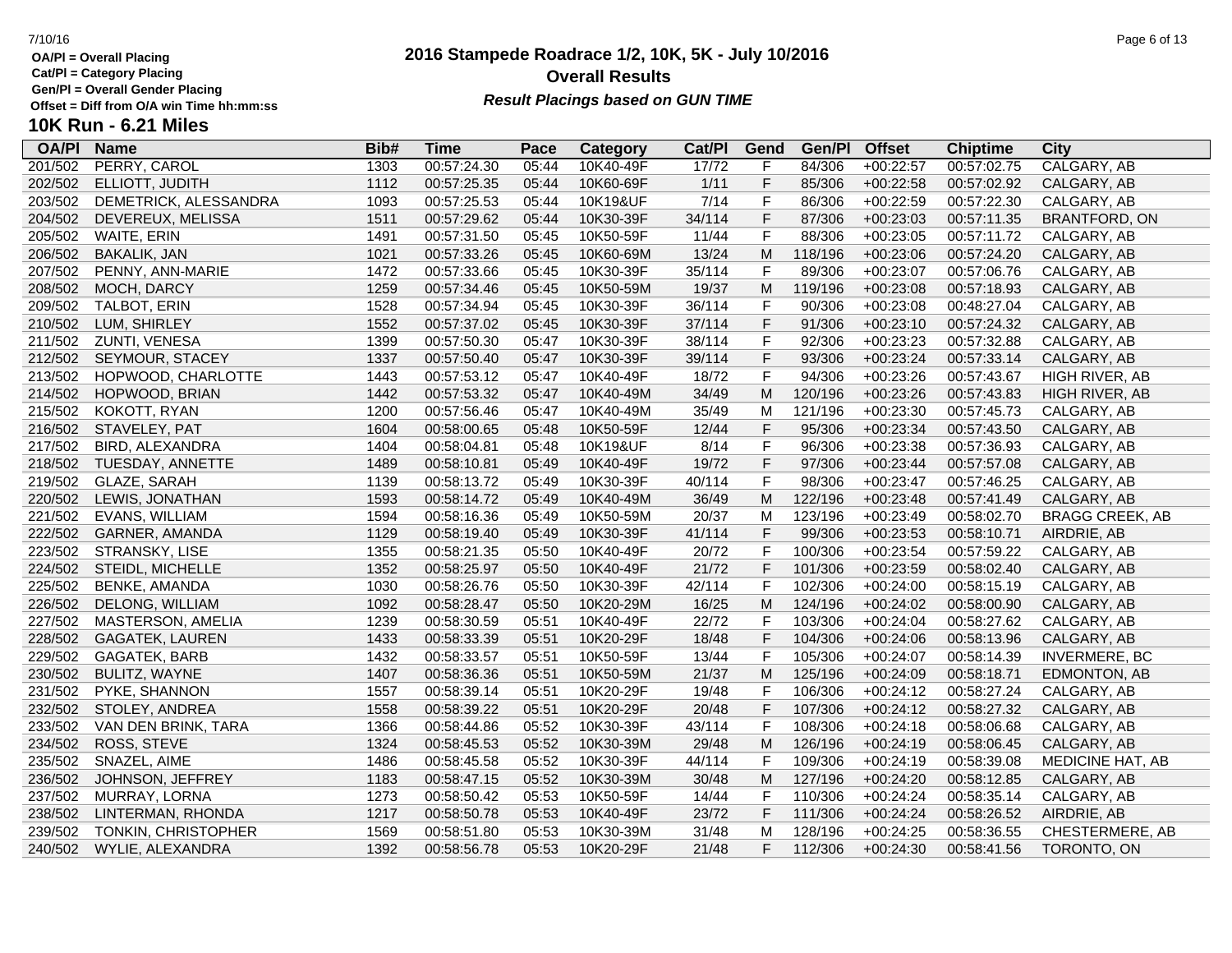**Cat/Pl = Category Placing**

**Gen/Pl = Overall Gender Placing**

**10K Run - 6.21 Miles**

## **2016 Stampede Roadrace 1/2, 10K, 5K - July 10/2016** 7/10/16 Page 7 of 13 **Overall Results** Gen/PI = Overall Gender Placing<br>Offset = Diff from O/A win Time hh:mm:ss *Result Placings based on GUN TIME*

| <b>Name</b>             | Bib#                              | <b>Time</b> | Pace  | <b>Category</b> | Cat/PI    | Gend  | Gen/Pl  | <b>Offset</b> | <b>Chiptime</b> | City           |
|-------------------------|-----------------------------------|-------------|-------|-----------------|-----------|-------|---------|---------------|-----------------|----------------|
| <b>BRITTON, TREVOR</b>  | 1044                              | 00:58:56.86 | 05:53 | 10K20-29M       | 17/25     | М     | 129/196 | $+00:24:30$   | 00:58:42.61     | TORONTO, ON    |
| WYLIE, MIKE             | 1599                              | 00:58:56.92 | 05:53 | 10K60-69M       | 14/24     | M     | 130/196 | $+00:24:30$   | 00:58:41.51     | CALGARY, AB    |
| WYLIE, IAN              | 1600                              | 00:58:57.06 | 05:53 | 10K20-29M       | 18/25     | M     | 131/196 | $+00:24:30$   | 00:58:41.75     | CALGARY, AB    |
| <b>GREGSON, KATIE</b>   |                                   | 00:59:00.76 | 05:54 | 10K20-29F       | 22/48     | F     | 113/306 | $+00:24:34$   | 00:58:32.58     | CALGARY, AB    |
| NG, NATALIA             | 1277                              | 00:59:03.51 | 05:54 | 10K20-29F       | 23/48     | F     | 114/306 | $+00:24:37$   | 00:58:56.64     | CALGARY, AB    |
| BELANGER, JEFF          | 1017                              | 00:59:04.47 | 05:54 | 10K30-39M       | 32/48     | M     | 132/196 | $+00:24:38$   | 00:58:29.89     | CALGARY, AB    |
| NGUYEN, BONNIE          | 319                               | 00:59:05.11 | 05:54 | 10K20-29F       | 24/48     | F     | 115/306 | $+00:24:38$   | 00:58:46.49     | CALGARY, AB    |
| ROMANO, ALBERTO         | 1319                              | 00:59:10.44 | 05:55 | 10K40-49M       | 37/49     | M     | 133/196 | $+00:24:44$   | 00:58:51.46     | CALGARY, AB    |
| ARDELIAN, BLAINE        | 1012                              | 00:59:11.50 | 05:55 |                 | 15/24     | M     | 134/196 | $+00:24:45$   | 00:58:45.56     | CALGARY, AB    |
| DAWE, ANDREA            | 1088                              | 00:59:13.40 | 05:55 | 10K30-39F       | 45/114    | F     |         |               | 00:58:46.76     | CALGARY, AB    |
| COOPER, DWAYNE          | 1073                              | 00:59:13.73 | 05:55 | 10K40-49M       | 38/49     | M     | 135/196 | $+00:24:47$   | 00:59:00.96     | CALGARY, AB    |
| CHANT, WADE             | 1063                              | 00:59:14.19 | 05:55 | 10K40-49M       | 39/49     | M     | 136/196 | $+00:24:47$   | 00:58:37.90     | CALGARY, AB    |
| NOVAK, KERRI            | 1284                              | 00:59:14.57 | 05:55 | 10K40-49F       | 24/72     | F     | 117/306 | $+00:24:48$   | 00:58:46.33     | CALGARY, AB    |
| RIGBY, LEEANNE          | 1315                              | 00:59:20.05 | 05:56 | 10K20-29F       | 25/48     | F     | 118/306 | $+00:24:53$   | 00:59:00.95     | CALGARY, AB    |
| ELLIOTT, ALBERT         | 1420                              | 00:59:22.20 | 05:56 | 10K60-69M       | 16/24     | M     | 137/196 | $+00:24:55$   | 00:58:59.58     | CALGARY, AB    |
| <b>BELANGER, COREY</b>  | 1016                              | 00:59:40.60 | 05:58 | 10K40-49M       |           | M     | 138/196 | $+00:25:14$   | 00:59:05.92     | CALGARY, AB    |
| <b>MIDDLETON, ERICA</b> | 1533                              | 00:59:42.60 | 05:58 | 10K20-29F       | 26/48     | F     | 119/306 | $+00:25:16$   | 00:59:24.08     | AIRDRIE, AB    |
| <b>BLASETTI, AIMEE</b>  | 1505                              | 00:59:48.66 | 05:58 | 10K30-39F       | 46/114    | F     | 120/306 | $+00:25:22$   | 00:59:31.31     | CALGARY, AB    |
| CHOW, MELISSA           | 1066                              | 00:59:49.81 | 05:58 | 10K30-39F       | 47/114    | F     | 121/306 | $+00:25:23$   | 00:59:29.20     | WASHINGTON, WA |
| <b>BARBAS, MARIA</b>    | 1539                              | 00:59:50.45 | 05:59 | 10K40-49F       | 25/72     | F     | 122/306 | $+00:25:24$   | 00:59:28.82     | CALGARY, AB    |
| CULLINGHAM, CAROL       | 1414                              | 00:59:51.39 | 05:59 | 10K40-49F       | 26/72     | F     | 123/306 | $+00:25:24$   | 00:59:27.91     | CALGARY, AB    |
|                         | 1501                              | 00:59:52.33 | 05:59 | 10K50-59M       | 22/37     | M     | 139/196 | $+00:25:25$   | 00:59:31.26     | CALGARY, AB    |
|                         | 1294                              | 00:59:57.50 | 05:59 | 10K50-59F       | 15/44     | F     | 124/306 | $+00:25:31$   | 00:59:47.34     | CALGARY, AB    |
| SEVERN, KRISTEN         | 1586                              | 00:59:58.52 | 05:59 | 10K40-49F       | 27/72     | F     | 125/306 | $+00:25:32$   | 00:59:40.45     | CALGARY, AB    |
| <b>GRANT, AMANDA</b>    | 1142                              | 00:59:58.99 | 05:59 | 10K30-39F       | 48/114    | F     | 126/306 | $+00:25:32$   | 00:59:30.75     | CALGARY, AB    |
| SADLER, HOLLIE          | 1327                              | 01:00:14.56 | 06:01 | 10K30-39F       | 49/114    |       | 127/306 | $+00:25:48$   | 00:59:54.61     | CALGARY, AB    |
| MACDONALD, GABY         | 1575                              | 01:00:20.32 | 06:02 | 10K20-29F       | 27/48     | F     | 128/306 | $+00:25:53$   | 00:55:20.32     | VANCOUVER, BC  |
| JOHNSON, EM             | 1574                              | 01:00:20.46 | 06:02 | 10K20-29F       | 28/48     | F     | 129/306 | $+00:25:54$   | 00:55:20.46     | CALGARY, AB    |
| KWASNITZA, JOLENE       | 1203                              | 01:00:28.74 | 06:02 | 10K30-39F       | 50/114    | F     | 130/306 | $+00:26:02$   | 01:00:10.94     | CALGARY, AB    |
| VALLERAND, HELENE       | 1365                              | 01:00:29.12 | 06:02 | 10K50-59F       | 16/44     | F     | 131/306 | $+00:26:02$   | 01:00:04.08     | BROSSARD, QC   |
| CHASSE, LUC             | 1064                              | 01:00:30.76 | 06:03 | 10K50-59M       | 23/37     | м     | 140/196 | $+00:26:04$   | 01:00:05.80     | BROSSARD, QC   |
| GODBOUT, NATHALIE       | 1140                              | 01:00:31.94 | 06:03 | 10K50-59F       | 17/44     | F     | 132/306 | $+00:26:05$   | 01:00:06.66     | BROSSARD, QC   |
| WITTAL, BRANDI          | 1389                              | 01:00:34.21 | 06:03 | 10K40-49F       | 28/72     | F     | 133/306 | $+00:26:07$   | 01:00:15.23     | CALGARY, AB    |
| LABERGE, MARLENE        | 1538                              | 01:00:36.09 | 06:03 | 10K40-49F       | 29/72     | F     | 134/306 | $+00:26:09$   | 01:00:13.77     | CALGARY, AB    |
| GRIGOROVA, DIANA        | 1438                              | 01:00:37.25 | 06:03 | 10K40-49F       | 30/72     | F     | 135/306 | $+00:26:10$   | 01:00:35.38     | CALGARY, AB    |
| <b>BAKALIK, JUDY</b>    | 1022                              | 01:00:40.24 | 06:04 | 10K50-59F       | 18/44     | F     | 136/306 | $+00:26:13$   | 01:00:30.88     | CALGARY, AB    |
| ARTEAGA, MAURICIO       | 1015                              | 01:00:45.68 | 06:04 | 10K20-29M       | 19/25     | м     | 141/196 | $+00:26:19$   | 01:00:34.05     | CALGARY, AB    |
| EDWARDS, MARK           | 1110                              | 01:00:46.43 | 06:04 | 10K30-39M       | 33/48     | M     | 142/196 | $+00:26:20$   | 01:00:17.66     | CALGARY, AB    |
| MELIA, LOUISE           | 1460                              | 01:00:47.26 | 06:04 | 10K20-29F       | 29/48     | F     | 137/306 | $+00:26:20$   | 01:00:30.99     | CALGARY, AB    |
| <b>BURNS, HANNAH</b>    | 1049                              | 01:00:47.45 | 06:04 | 10K19&UF        | 9/14      | F     | 138/306 | $+00:26:21$   | 01:00:13.65     | CALGARY, AB    |
|                         | ZUMBRUNN, STEVE<br>PANNETT, TRACY | 1145        |       |                 | 10K60-69M | 40/49 | F       | 116/306       | $+00:24:47$     |                |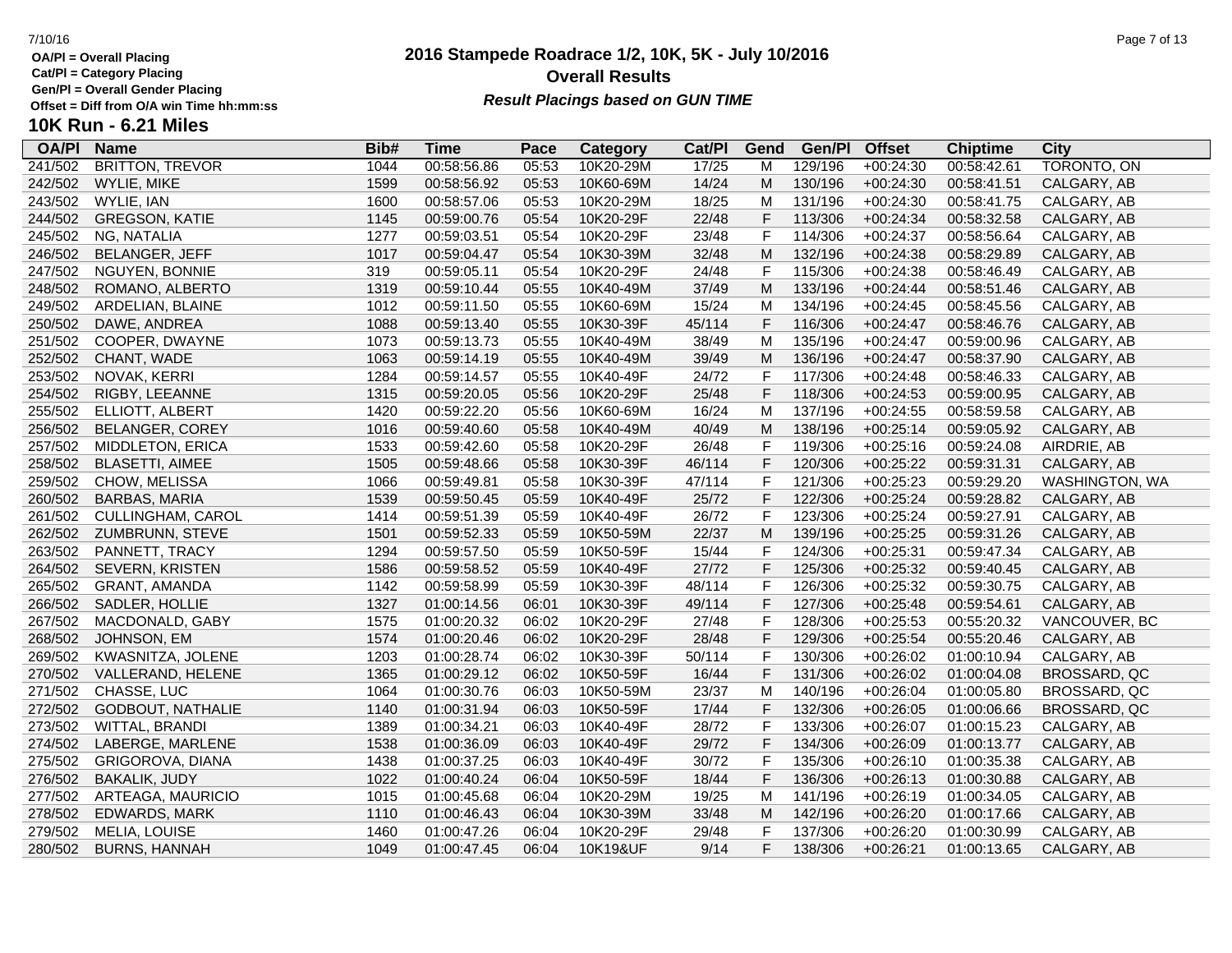**Cat/Pl = Category Placing**

**Gen/Pl = Overall Gender Placing**

**10K Run - 6.21 Miles**

| <b>OA/PI</b> | <b>Name</b>              | Bib# | Time        | Pace  | Category  | Cat/PI | Gend | Gen/Pl  | <b>Offset</b> | <b>Chiptime</b> | City                   |
|--------------|--------------------------|------|-------------|-------|-----------|--------|------|---------|---------------|-----------------|------------------------|
| 281/502      | <b>MACNEIL, SHEENA</b>   | 1229 | 01:00:48.42 | 06:04 | 10K20-29F | 30/48  | F    | 139/306 | $+00:26:22$   | 01:00:36.44     | CALGARY, AB            |
| 282/502      | <b>BRILL, PHOENIX</b>    | 1605 | 01:00:48.79 | 06:04 | 10K30-39F | 51/114 | F    | 140/306 | $+00:26:22$   | 01:00:36.18     | <b>BRAGG CREEK, AB</b> |
| 283/502      | NIXON, JARRETT           | 1281 | 01:00:50.32 | 06:05 | 10K30-39M | 34/48  | M    | 143/196 | $+00:26:23$   | 01:00:31.13     | CALGARY, AB            |
| 284/502      | DERBECKER, SUZANNE       | 1095 | 01:00:56.21 | 06:05 | 10K50-59F | 19/44  | F    | 141/306 | $+00:26:29$   | 01:00:48.44     | CALGARY, AB            |
| 285/502      | REA, PAUL                | 1475 | 01:00:58.19 | 06:05 | 10K40-49M | 41/49  | M    | 144/196 | $+00:26:31$   | 01:00:48.42     | TORONTO, ON            |
| 286/502      | HANLON, BETH             | 1153 | 01:00:59.38 | 06:05 | 10K40-49F | 31/72  | F    | 142/306 | $+00:26:32$   | 01:00:30.06     | CALGARY, AB            |
| 287/502      | DWYER, DAWN              | 1513 | 01:00:59.44 | 06:05 | 10K40-49F | 32/72  | F    | 143/306 | $+00:26:33$   | 01:00:50.51     | CALGARY, AB            |
| 288/502      | HALPENNY, CURT           | 1550 | 01:01:03.00 | 06:06 | 10K50-59M | 24/37  | M    | 145/196 | $+00:26:36$   | 01:00:35.61     | SASKATOON, SK          |
| 289/502      | PANDILA, CATHY           | 1467 | 01:01:03.77 | 06:06 | 10K40-49F | 33/72  | F    | 144/306 | $+00:26:37$   | 01:00:36.87     | CALGARY, AB            |
| 290/502      | KARVINEN, TRISHA         | 1188 | 01:01:05.13 | 06:06 | 10K40-49F | 34/72  | F    | 145/306 | $+00:26:38$   | 01:00:41.91     | CALGARY, AB            |
| 291/502      | SINGLETON, JUNE          | 1338 | 01:01:07.52 | 06:06 | 10K40-49F | 35/72  | F    | 146/306 | $+00:26:41$   | 01:00:54.44     | CALGARY, AB            |
| 292/502      | SKOWORODKO, CASSANDRA    | 1341 | 01:01:07.86 | 06:06 | 10K30-39F | 52/114 | F    | 147/306 | $+00:26:41$   | 01:00:43.89     | AIRDRIE, AB            |
| 293/502      | <b>MARTIN, CLAYTON</b>   | 1236 | 01:01:13.24 | 06:07 | 10K30-39M | 35/48  | M    | 146/196 | $+00:26:46$   | 01:00:50.31     | CALGARY, AB            |
| 294/502      | WILLIAMS, ANGELA         | 1385 | 01:01:13.32 | 06:07 | 10K30-39F | 53/114 | F    | 148/306 | $+00:26:46$   | 01:00:55.51     | CALGARY, AB            |
| 295/502      | MURPHY, NICOLE           | 1272 | 01:01:13.56 | 06:07 | 10K30-39F | 54/114 | F    | 149/306 | $+00:26:47$   | 01:00:54.46     | CALGARY, AB            |
| 296/502      | FISHER, STEPHANIE        | 1122 | 01:01:20.76 | 06:08 | 10K30-39F | 55/114 | F    | 150/306 | $+00:26:54$   | 01:01:00.98     | CALGARY, AB            |
| 297/502      | DOUGLAS, KIM             | 1101 | 01:01:23.65 | 06:08 | 10K50-59M | 25/37  | М    | 147/196 | $+00:26:57$   | 01:01:16.87     | CALGARY, AB            |
| 298/502      | PANDILA, AMAR            | 1293 | 01:01:23.79 | 06:08 | 10K50-59M | 26/37  | M    | 148/196 | $+00:26:57$   | 01:00:57.42     | CALGAY, AB             |
| 299/502      | SAVAGE, JEFF             | 1328 | 01:01:24.05 | 06:08 | 10K20-29M | 20/25  | м    | 149/196 | $+00:26:57$   | 01:01:12.53     | CALGARY, AB            |
| 300/502      | SEKULICH, DANA           | 1333 | 01:01:24.35 | 06:08 | 10K20-29F | 31/48  | F    | 151/306 | $+00:26:57$   | 01:01:12.37     | CANMORE, AB            |
| 301/502      | OLTHUIS, STEPHANIE       | 1287 | 01:01:30.49 | 06:09 | 10K30-39F | 56/114 | F    | 152/306 | $+00:27:04$   | 01:01:01.56     | CANMORE, AB            |
| 302/502      | JANUSC, ANGELA           | 1543 | 01:01:33.63 | 06:09 | 10K30-39F | 57/114 | F    | 153/306 | $+00:27:07$   | 01:01:13.25     | CALGARY, AB            |
| 303/502      | JANUSC, TRISTAN          | 1182 | 01:01:33.72 | 06:09 | 10K30-39M | 36/48  | м    | 150/196 | $+00:27:07$   | 01:01:13.09     | CALGARY, AB            |
| 304/502      | RIOPELLE, STEPHANIE      | 1316 | 01:01:34.81 | 06:09 | 10K30-39F | 58/114 | F    | 154/306 | $+00:27:08$   | 01:01:33.35     | CALGARY, AB            |
| 305/502      | UMPHERVILLE, SANDY       | 1490 | 01:01:36.42 | 06:09 | 10K50-59F | 20/44  | F    | 155/306 | $+00:27:10$   | 01:01:22.89     | CALGARY, AB            |
| 306/502      | SNELL, FRED              | 1348 | 01:01:42.03 | 06:10 | 10K60-69M | 17/24  | M    | 151/196 | $+00:27:15$   | 01:01:37.38     | CALGARY, AB            |
| 307/502      | DE LA PAZ, ADELLE        | 1416 | 01:01:43.35 | 06:10 | 10K30-39F | 59/114 | F    | 156/306 | $+00:27:16$   | 01:01:39.37     | CALGARY, AB            |
| 308/502      | <b>BEAMISH, KAILEY</b>   | 1026 | 01:01:50.69 | 06:11 | 10K20-29F | 32/48  | F    | 157/306 | $+00:27:24$   | 01:01:38.00     | CALGARY, AB            |
| 309/502      | <b>KETCHEN, COURTNEY</b> | 1194 | 01:01:52.96 | 06:11 | 10K30-39F | 60/114 | F    | 158/306 | $+00:27:26$   | 01:01:37.43     | CALGARY, AB            |
| 310/502      | DOWELL, LIAM             | 1103 | 01:01:53.75 | 06:11 | 10K19&UM  | 12/12  | M    | 152/196 | $+00:27:27$   | 01:01:32.82     | OKOTOKS, AB            |
| 311/502      | SMITH, LEE               | 1345 | 01:01:55.37 | 06:11 | 10K40-49M | 42/49  | M    | 153/196 | $+00:27:28$   | 01:01:25.66     | CALGARY, AB            |
| 312/502      | PETERS, REBECCA          | 1577 | 01:01:57.21 | 06:11 | 10K40-49M | 43/49  | M    | 154/196 | $+00:27:30$   | 01:01:38.97     | CALGARY, AB            |
| 313/502      | KANJI, YASMIN            | 1187 | 01:02:07.42 | 06:12 | 10K60-69F | 2/11   | F    | 159/306 | $+00:27:41$   | 01:01:57.08     | CALGARY, AB            |
| 314/502      | CLINGMAN, PETRINA        | 1068 | 01:02:12.72 | 06:13 | 10K30-39F | 61/114 | F    | 160/306 | $+00:27:46$   | 01:01:55.64     | OKOTOKS, AB            |
| 315/502      | WASCHUK, MELISSA         | 1494 | 01:02:13.72 | 06:13 | 10K30-39F | 62/114 | F    | 161/306 | $+00:27:47$   | 01:01:54.10     | CALGARY, AB            |
| 316/502      | GLOWASKY, RIO            | 1436 | 01:02:13.77 | 06:13 | 10K30-39F | 63/114 | F    | 162/306 | $+00:27:47$   | 01:01:53.82     | CALGARY, AB            |
| 317/502      | BERGERMAN, LISA          | 1403 | 01:02:22.41 | 06:14 | 10K30-39F | 64/114 | F    | 163/306 | $+00:27:56$   | 01:02:03.03     | CALGARY, AB            |
| 318/502      | CRAIG, KAREN             | 1079 | 01:02:23.18 | 06:14 | 10K50-59F | 21/44  | F    | 164/306 | $+00:27:56$   | 01:02:05.05     | CALGARY, AB            |
| 319/502      | AHENDA, ALLOYS           | 1004 | 01:02:29.50 | 06:14 | 10K50-59M | 27/37  | M    | 155/196 | $+00:28:03$   | 01:02:21.76     | CALGARY, AB            |
| 320/502      | ROBERTS, CATHY           | 1477 | 01:02:42.79 | 06:16 | 10K50-59F | 22/44  | F    | 165/306 | $+00:28:16$   | 01:02:23.57     | CALGARY, AB            |
|              |                          |      |             |       |           |        |      |         |               |                 |                        |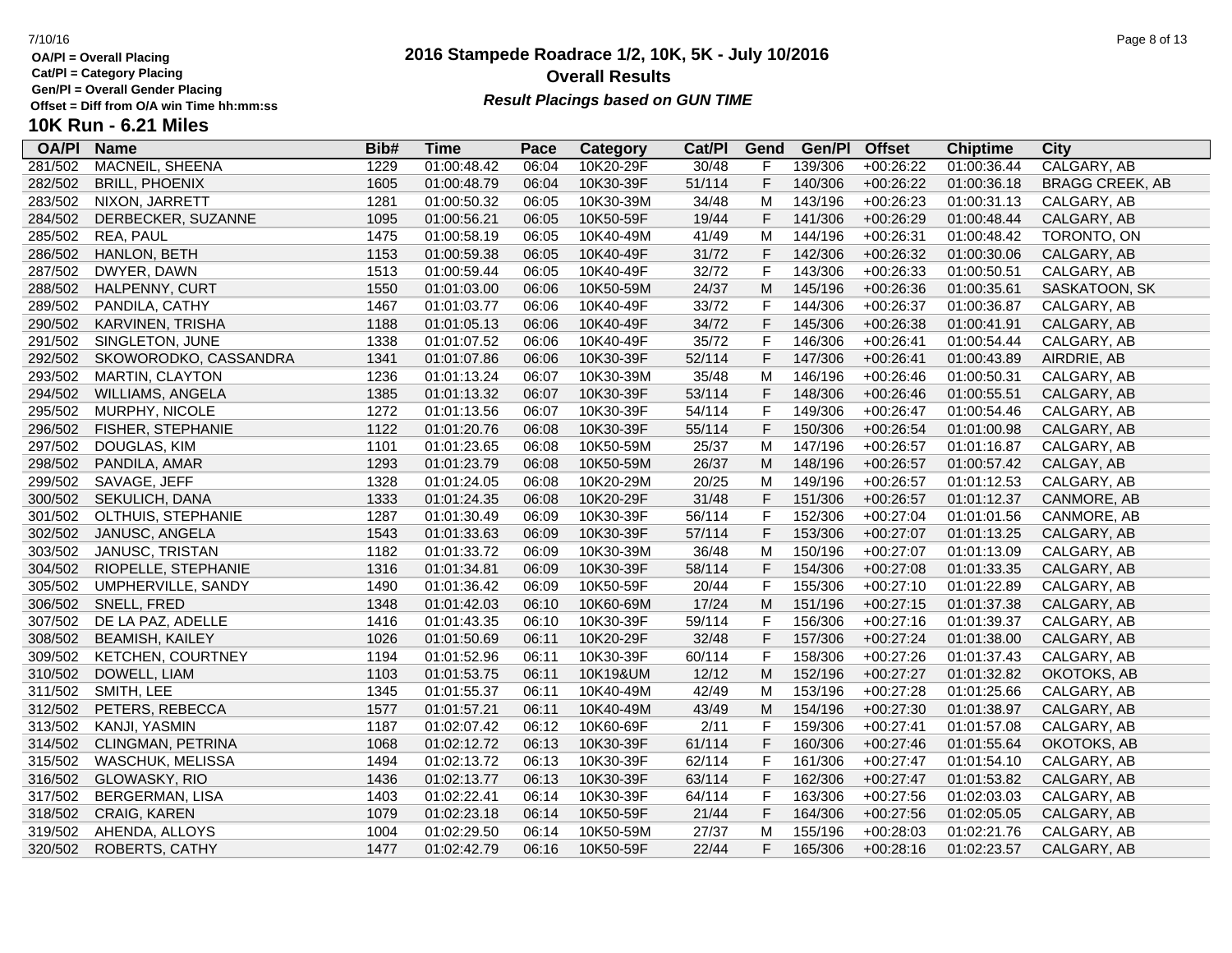**OA/Pl = Overall Placing Cat/Pl = Category Placing**

**Gen/Pl = Overall Gender Placing**

# **10K Run - 6.21 Miles**

| <b>OA/PI</b> | <b>Name</b>             | Bib# | Time        | Pace  | <b>Category</b> | Cat/PI | Gend         | Gen/Pl  | <b>Offset</b> | <b>Chiptime</b> | City                      |
|--------------|-------------------------|------|-------------|-------|-----------------|--------|--------------|---------|---------------|-----------------|---------------------------|
| 321/502      | SMITH, JOANNE           | 1343 | 01:02:54.29 | 06:17 | 10K40-49F       | 36/72  |              | 166/306 | $+00:28:27$   | 01:02:24.28     | CALGARY, AB               |
| 322/502      | LIANG, BRIAN            | 1214 | 01:03:01.54 | 06:18 | 10K20-29M       | 21/25  | M            | 156/196 | $+00:28:35$   | 01:02:31.41     | CALGARY, AB               |
| 323/502      | VAN RYN, BROOKLYNN      | 1368 | 01:03:01.68 | 06:18 | 10K20-29F       | 33/48  | F            | 167/306 | $+00:28:35$   | 01:02:32.04     | CALGARY, AB               |
| 324/502      | THOMSON, ERIN           | 1359 | 01:03:02.55 | 06:18 | 10K30-39F       | 65/114 | $\mathsf{F}$ | 168/306 | $+00:28:36$   | 01:02:39.81     | CALGARY, AB               |
| 325/502      | MARJERRISON, MICHEALA   | 1520 | 01:03:05.42 | 06:18 | 10K19&UF        | 10/14  | $\mathsf F$  | 169/306 | $+00:28:39$   | 01:03:00.42     | CALGARY, AB               |
| 326/502      | HUGHES, KENNY           | 1177 | 01:03:05.55 | 06:18 | 10K20-29M       | 22/25  | M            | 157/196 | $+00:28:39$   | 01:02:41.97     | CALGARY, AB               |
| 327/502      | VAN RYN, INGRID         | 1369 | 01:03:06.77 | 06:18 | 10K50-59F       | 23/44  | $\mathsf F$  | 170/306 | $+00:28:40$   | 01:02:36.85     | <b>BRACEBRIDGE, ON</b>    |
| 328/502      | FIELD, STEVE            | 1120 | 01:03:07.29 | 06:18 | 10K50-59M       | 28/37  | M            | 158/196 | $+00:28:40$   | 01:03:06.35     | COCHRANE, AB              |
| 329/502      | LEWIS, ALISON           | 1213 | 01:03:09.25 | 06:18 | 10K40-49F       | 37/72  | $\mathsf F$  | 171/306 | $+00:28:42$   | 01:02:35.65     | CALGARY, AB               |
| 330/502      | DOWELL, JONATHAN        | 1102 | 01:03:10.29 | 06:19 | 10K40-49M       | 44/49  | M            | 159/196 | $+00:28:43$   | 01:02:49.16     | OKOTOKS, AB               |
| 331/502      | KING, JENNIFER          | 1197 | 01:03:16.27 | 06:19 | 10K50-59F       | 24/44  | F            | 172/306 | $+00:28:49$   | 01:02:55.55     | CALGARY, AB               |
| 332/502      | EPP, KIMIKO             | 1422 | 01:03:21.34 | 06:20 | 10K30-39F       | 66/114 | $\mathsf F$  | 173/306 | $+00:28:54$   | 01:03:06.63     | LETHBRIDGE, AB            |
| 333/502      | MANFRO, WESLEY          | 1233 | 01:03:26.31 | 06:20 | 10K30-39M       | 37/48  | M            | 160/196 | $+00:28:59$   | 01:03:12.48     | CALGARY, AB               |
| 334/502      | AHENDA, KATHLEEN        | 1005 | 01:03:29.73 | 06:20 | 10K20-29F       | 34/48  | F            | 174/306 | $+00:29:03$   | 01:03:25.96     | CALGARY, AB               |
| 335/502      | NOH, MICHELLE           | 1282 | 01:03:30.39 | 06:21 | 10K20-29F       | 35/48  | $\mathsf F$  | 175/306 | $+00:29:03$   | 01:03:24.79     | CALGARY, AB               |
| 336/502      | ROBSON, GABRIELLE       | 1583 | 01:03:36.74 | 06:21 | 10K30-39F       | 67/114 | $\mathsf{F}$ | 176/306 | $+00:29:10$   | 01:03:30.54     | CALGARY, AB               |
| 337/502      | MILLER, JENNIFER        | 1258 | 01:03:38.47 | 06:21 | 10K40-49F       | 38/72  | $\mathsf{F}$ | 177/306 | $+00:29:12$   | 01:03:16.45     | CALGARY, AB               |
| 338/502      | FRANKOW, JOCELYN        | 1548 | 01:03:42.62 | 06:22 | 10K50-59F       | 25/44  | $\mathsf F$  | 178/306 | $+00:29:16$   | 01:03:17.08     | CALGARY, AB               |
| 339/502      | MANNING, LINDA          | 1553 | 01:03:42.94 | 06:22 | 10K40-49F       | 39/72  | $\mathsf{F}$ | 179/306 | $+00:29:16$   | 01:03:17.21     | CALGARY, AB               |
| 340/502      | <b>COLLIS, JENNIFER</b> | 1071 | 01:03:44.12 | 06:22 | 10K30-39F       | 68/114 | $\mathsf F$  | 180/306 | $+00:29:17$   | 01:03:15.88     | CALGARY, AB               |
| 341/502      | O'NEILL, ROB            | 1286 | 01:03:52.99 | 06:23 | 10K30-39M       | 38/48  | M            | 161/196 | $+00:29:26$   | 01:03:15.87     | CALGARY, AB               |
| 342/502      | NEWMAN, CANDACE         | 1276 | 01:04:00.25 | 06:24 | 10K40-49F       | 40/72  | F            | 181/306 | $+00:29:33$   | 01:03:49.52     | CALGARY, AB               |
| 343/502      | SWITZER, SAREDE         | 1592 | 01:04:01.35 | 06:24 | 10K30-39F       | 69/114 | $\mathsf{F}$ | 182/306 | $+00:29:34$   | 01:03:58.05     | <b>BROOKLYN, NEW YORI</b> |
| 344/502      | ROBERTS, JOHN           | 1478 | 01:04:04.29 | 06:24 | 10K30-39M       | 39/48  | M            | 162/196 | $+00:29:37$   | 01:03:45.06     | CALGARY, AB               |
| 345/502      | <b>SELANDERS, LAURA</b> | 1334 | 01:04:10.77 | 06:25 | 10K40-49F       | 41/72  | $\mathsf{F}$ | 183/306 | $+00:29:44$   | 01:03:38.23     | CALGARY, AB               |
| 346/502      | BRAUNBERGER, DANA       | 1038 | 01:04:12.32 | 06:25 | 10K40-49F       | 42/72  | F            | 184/306 | $+00:29:45$   | 01:04:01.76     | CALGARY, AB               |
| 347/502      | MORABITO, CRYSTAL       | 1262 | 01:04:15.06 | 06:25 | 10K30-39F       | 70/114 | $\mathsf{F}$ | 185/306 | $+00:29:48$   | 01:04:05.56     | AIRDRIE, AB               |
| 348/502      | HINCKS, CRYSTAL         | 1166 | 01:04:15.28 | 06:25 | 10K30-39F       | 71/114 | $\mathsf{F}$ | 186/306 | $+00:29:48$   | 01:04:05.92     | COCHRANE, AB              |
| 349/502      | MCGREGOR, LAURA         | 1245 | 01:04:18.02 | 06:25 | 10K30-39F       | 72/114 | F            | 187/306 | $+00:29:51$   | 01:04:14.24     | CALGARY, AB               |
| 350/502      | DOLGOY, NAOMI           | 1099 | 01:04:22.40 | 06:26 | 10K30-39F       | 73/114 | F            | 188/306 | $+00:29:56$   | 01:04:05.26     | CALGARY, AB               |
| 351/502      | CHEVRIER, TANIA         | 1065 | 01:04:22.46 | 06:26 | 10K40-49F       | 43/72  | $\mathsf{F}$ | 189/306 | $+00:29:56$   | 01:04:05.50     | CALGARY, AB               |
| 352/502      | DINNIE, PAIGE           | 1098 | 01:04:29.09 | 06:26 | 10K20-29F       | 36/48  | $\mathsf F$  | 190/306 | $+00:30:02$   | 01:04:05.98     | DIDSBURY, AB              |
| 353/502      | MAJOR, SARAH            | 1231 | 01:04:29.17 | 06:26 | 10K20-29F       | 37/48  | $\mathsf F$  | 191/306 | $+00:30:02$   | 01:04:06.06     | CALGARY, AB               |
| 354/502      | CHANT, SHELLYLYNN       | 1062 | 01:04:33.48 | 06:27 | 10K40-49F       | 44/72  | $\mathsf{F}$ | 192/306 | $+00:30:07$   | 01:03:56.86     | CALGARY, AB               |
| 355/502      | FAIRBOURN, LILLIAN      | 1425 | 01:04:41.88 | 06:28 | 10K60-69F       | 3/11   | $\mathsf F$  | 193/306 | $+00:30:15$   | 01:01:41.88     | CALGARY, AB               |
| 356/502      | CARDINALE, LEAH         | 1056 | 01:04:43.54 | 06:28 | 10K20-29F       | 38/48  | F            | 194/306 | $+00:30:17$   | 01:04:20.12     | CALGARY, AB               |
| 357/502      | <b>BROCHU, MARIANNE</b> | 1045 | 01:04:47.79 | 06:28 | 10K30-39F       | 74/114 | $\mathsf{F}$ | 195/306 | $+00:30:21$   | 01:04:29.00     | OKOTOKS, AB               |
| 358/502      | MCCOLLISTER, HEATHER    | 1576 | 01:04:56.81 | 06:29 | 10K40-49F       | 45/72  | F            | 196/306 | $+00:30:30$   | 01:04:38.29     | CALGARY, AB               |
| 359/502      | KUJAWA, STEF            | 1451 | 01:04:57.00 | 06:29 | 10K20-29F       | 39/48  | F            | 197/306 | $+00:30:30$   | 01:04:54.09     | CALGARY, AB               |
| 360/502      | <b>JACKSON, TAMMY</b>   | 1516 | 01:05:03.18 | 06:30 | 10K40-49F       | 46/72  | F            | 198/306 | $+00:30:36$   | 01:04:30.90     | CALGARY, AB               |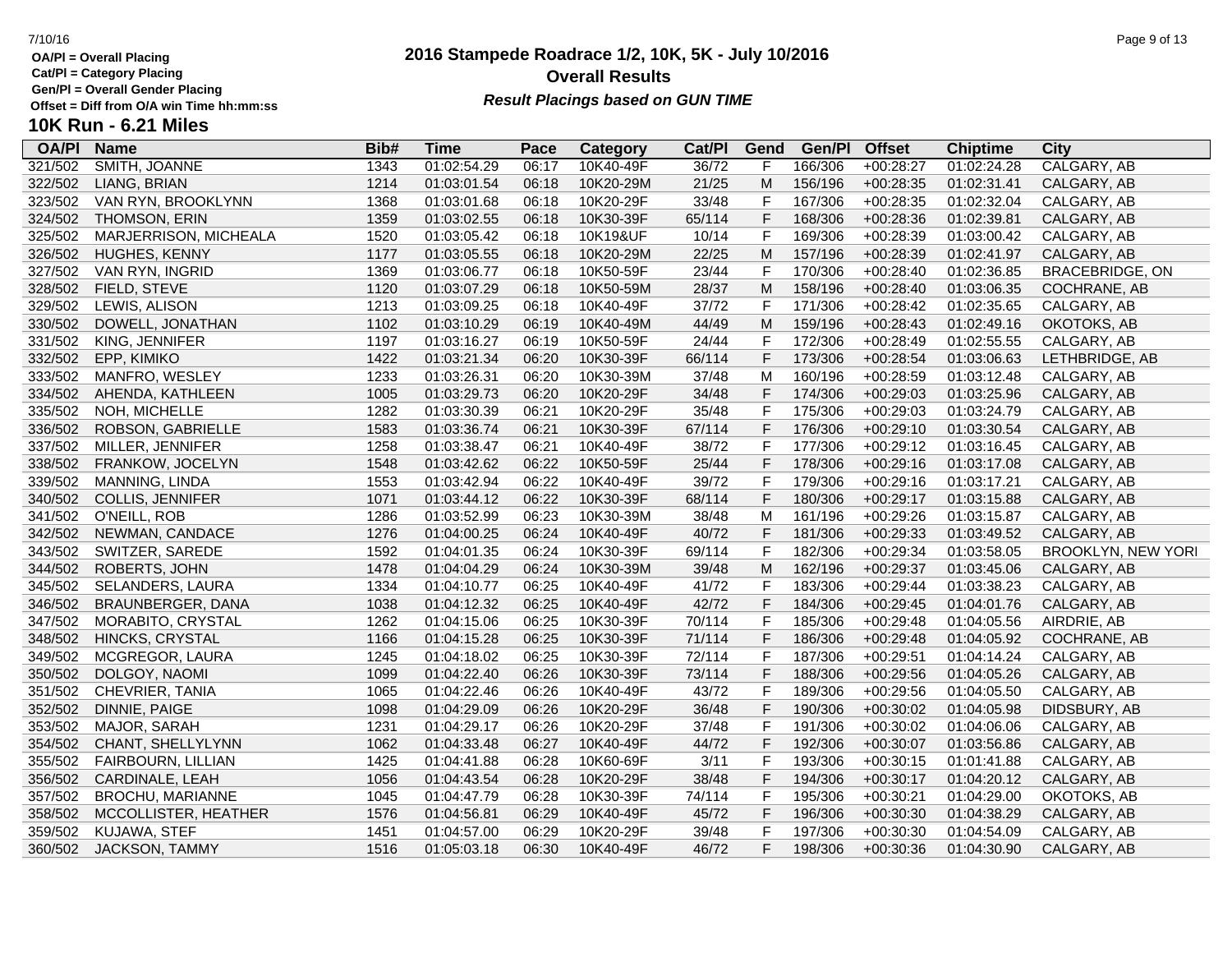**Cat/Pl = Category Placing**

**Gen/Pl = Overall Gender Placing**

**10K Run - 6.21 Miles**

## **OA/Pl Name Bib# Time Category Cat/Pl Gen/Pl Pace Category Cat/PI Gend Gen/PI Offset Chiptime City**<br>06:31 10K30-39M 40/48 M 163/196 +00:30:49 01:04:35.05 CALGARY. AB 361/502 ROSS, MICHAEL 1323 01:05:15.58 06:31 10K30-39M 40/48 M 163/196 +00:30:49 01:04:35.05 CALGARY, AB 362/502 ROSS, JAMIE 1322 01:05:16.00 06:31 10K30-39F 75/114 F 199/306 +00:30:49 01:04:36.82 CALGARY, AB 363/502 WALLACE, KERRY 1375 01:05:16.18 06:31 10K50-59M 29/37 M 164/196 +00:30:49 01:04:37.43 CALGARY, AB 364/502 DICKINSON, LINDA 1097 01:05:22.34 06:32 10K40-49F 47/72 F 200/306 +00:30:55 01:05:03.92 AIRDRIE, AB 365/502 ALVAREZ, ROXANNE 1545 01:05:22.54 06:32 10K20-29F 40/48 F 201/306 +00:30:56 01:05:18.77 CALGARY, AB 366/502 BRAZENDALE, SONJA 1040 01:05:27.44 06:32 10K30-39F 76/114 F 202/306 +00:31:01 01:05:13.11 CALGARY, AB 368/502 CLAMP, AIA 1540 01:05:41.30 06:34 10K30-39F 77/114 F 204/306 +00:31:14 01:05:17.13 STRATHMORE, AB 367/502 SEMENIUK, CAROLYN 1335 01:05:41.30 06:34 10K20-29F 41/48 F 203/306 +00:31:14 01:04:52.76 KELOWNA, BC 369/502 SEMENIUK, GARY 1336 01:05:41.42 06:34 10K50-59M 30/37 M 165/196 +00:31:15 01:04:52.65 CALGARY, AB 370/502 NIELSON, STACEY 1280 01:05:43.00 06:34 10K40-49F 48/72 F 205/306 +00:31:16 01:05:27.14 CALGARY, AB 371/502 STAVELEY, IAN 1351 01:05:53.16 06:35 10K60-69M 18/24 M 166/196 +00:31:26 01:05:26.32 CALGARY, AB 372/502 GRAY, CHERI 1144 01:05:55.15 06:35 10K40-49F 49/72 F 206/306 +00:31:28 01:05:39.16 CALGARY, AB 373/502 MACKENZIE, MARC 1228 01:05:57.37 06:35 10K40-49M 45/49 M 167/196 +00:31:30 01:05:28.04 CARSELAND, AB 374/502 HAWKINS, DAN 1158 01:05:57.43 06:35 10K40-49M 46/49 M 168/196 +00:31:31 01:05:25.84 CALGARY, AB 375/502 BEAUCHESNE, REBECCA 1028 01:05:57.51 06:35 10K40-49F 50/72 F 207/306 +00:31:31 01:05:28.18 HIGH RIVER, AB 376/502 MATTIE, MORGAN 1544 01:05:57.83 06:35 10K20-29F 42/48 F 208/306 +00:31:31 01:05:54.48 COCHRANE, AB 377/502 KNUDSEN, BECKIE 1199 01:06:03.64 06:36 10K30-39F 78/114 F 209/306 +00:31:37 01:05:57.44 CALGARY, AB 378/502 HEBRON, MILROSE 1441 01:06:08.61 06:36 10K30-39F 79/114 F 210/306 +00:31:42 01:06:02.34 SPARKS, NV 379/502 PARKER, ASHLEY 1295 01:06:12.47 06:37 10K30-39F 80/114 F 211/306 +00:31:46 01:05:54.05 CALGARY, AB 380/502 DEBERT, CHANTEL 1090 01:06:20.68 06:38 10K30-39F 81/114 F 212/306 +00:31:54 01:05:44.54 CALGARY, AB 381/502 WHITE, LYNSEY 1381 01:06:21.45 06:38 10K30-39F 82/114 F 213/306 +00:31:55 01:06:02.35 CALGARY, AB 382/502 GUIRY, KATRINA 1146 01:06:24.85 06:38 10K30-39F 83/114 F 214/306 +00:31:58 01:06:06.06 CALGARY, AB 383/502 WRIGHT, JOHN 1571 01:06:29.65 06:38 10K50-59M 31/37 M 169/196 +00:32:03 01:06:06.82 CALGARY, AB 384/502 ABRAHAM, SALLY 1000 01:06:31.10 06:39 10K40-49F 51/72 F 215/306 +00:32:04 01:06:02.57 CALGARY, AB 385/502 LABELLA, CHRISTINE 1204 01:06:39.77 06:39 10K30-39F 84/114 F 216/306 +00:32:13 01:06:04.63 CALGARY, AB 386/502 LUCAS, AMY 1455 01:06:47.02 06:40 10K30-39F 85/114 F 217/306 +00:32:20 01:06:29.38 CALGARY, AB 387/502 VAN GEEL, KAITLIN 1367 01:06:47.60 06:40 10K20-29F 43/48 F 218/306 +00:32:21 01:06:17.53 CALGARY, AB 388/502 SANDERS, KERRI 1537 01:06:47.86 06:40 10K30-39F 86/114 F 219/306 +00:32:21 01:06:23.95 STRATHMORE, AB 389/502 NEAVES, JOCELYN 1275 01:07:04.72 06:42 10K20-29F 44/48 F 220/306 +00:32:38 01:06:46.60 CALGARY, AB 390/502 HRUSKA, PAM 1173 01:07:07.24 06:42 10K30-39F 87/114 F 221/306 +00:32:40 01:06:40.06 CALGARY, AB 391/502 BRISEBOIS, ROBIN 1043 01:07:09.60 06:42 10K50-59M 32/37 M 170/196 +00:32:43 01:06:56.25 CALGARY, AB 392/502 KING, ANNALISE 1447 01:07:13.54 06:43 10K50-59F 26/44 F 222/306 +00:32:47 01:06:40.81 MEDICINE HAT, AB 393/502 MACEACHERN, MEAGHEN 1227 01:07:13.90 06:43 10K30-39F 88/114 F 223/306 +00:32:47 01:06:59.83 CALGARY, AB 394/502 HUARTE, THERESA 1174 01:07:26.02 06:44 10K50-59F 27/44 F 224/306 +00:32:59 01:07:12.86 CALGARY, AB 395/502 WRAY, DONNA 1499 01:07:26.60 06:44 10K50-59F 28/44 F 225/306 +00:33:00 01:07:10.33 CALGARY, AB 396/502 MURASAN, ELENA 1271 01:07:27.02 06:44 10K40-49F 52/72 F 226/306 +00:33:00 01:07:11.03 CALGARY, AB 397/502 COUZENS, LYLA 1077 01:07:27.05 06:44 10K60-69F 4/11 F 227/306 +00:33:00 01:07:11.25 CALGARY, AB 398/502 CAIRNS, BEAU 1051 01:07:27.37 06:44 10K30-39M 41/48 M 171/196 +00:33:00 01:07:05.15 CALGARY, AB 399/502 ZJALIC, MEGAN 1397 01:07:29.91 06:44 10K30-39F 89/114 F 228/306 +00:33:03 01:07:03.13 CALGARY, AB 400/502 HEINRICHS, JOSETTE 1161 01:07:44.52 06:46 10K60-69F 5/11 F 229/306 +00:33:18 01:07:32.54 CALGARY, AB

## **2016 Stampede Roadrace 1/2, 10K, 5K - July 10/2016** 7/10/16 Page 10 of 13 **Overall Results Result Placings based on GUN TIME**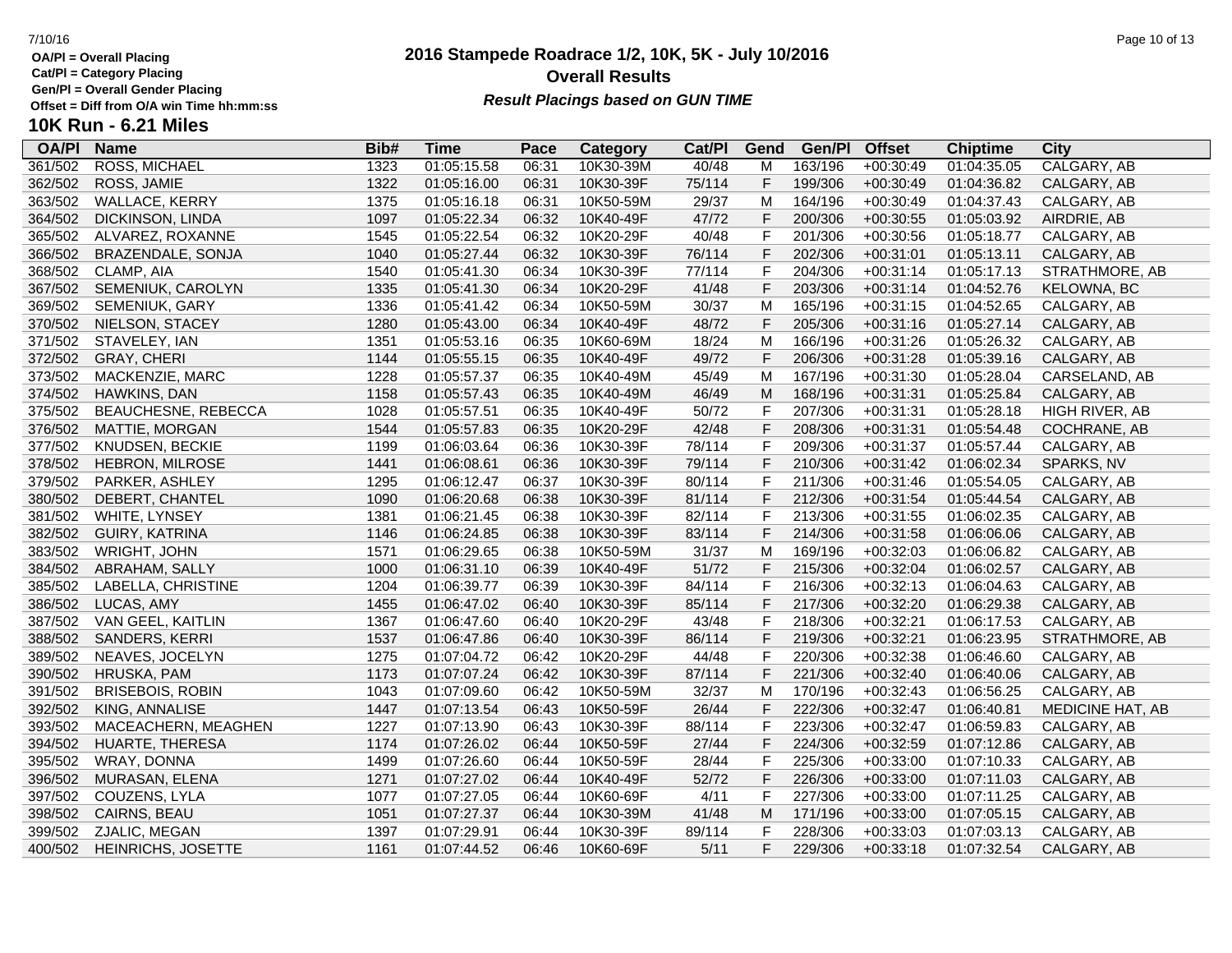**Cat/Pl = Category Placing**

**Gen/Pl = Overall Gender Placing**

# **10K Run - 6.21 Miles**

| <b>OA/PI</b> | <b>Name</b>               | Bib# | <b>Time</b> | Pace  | Category  | Cat/PI | Gend         | Gen/Pl  | <b>Offset</b> | <b>Chiptime</b> | <b>City</b>    |
|--------------|---------------------------|------|-------------|-------|-----------|--------|--------------|---------|---------------|-----------------|----------------|
| 401/502      | PACKHAM, JOANNE           | 1291 | 01:07:54.39 | 06:47 | 10K50-59F | 29/44  | F            | 230/306 | $+00:33:27$   | 01:07:29.64     | RED DEER, AB   |
| 402/502      | REA, FRANCESCA            | 1474 | 01:08:07.30 | 06:48 | 10K40-49F | 53/72  | $\mathsf F$  | 231/306 | $+00:33:40$   | 01:07:57.64     | TORONTO, ON    |
| 403/502      | <b>CRERAR, ERIN</b>       | 1081 | 01:08:09.47 | 06:48 | 10K30-39F | 90/114 | $\mathsf F$  | 232/306 | $+00:33:43$   | 01:07:48.39     | CALGARY, AB    |
| 404/502      | FARAGO, MIKE              | 1579 | 01:08:18.46 | 06:49 | 10K30-39M | 42/48  | M            | 172/196 | $+00:33:52$   | 01:07:42.94     | CALGARY, AB    |
| 405/502      | MASTALIC, MUHAREM         | 1238 | 01:08:18.64 | 06:49 | 10K50-59M | 33/37  | M            | 173/196 | $+00:33:52$   | 01:07:55.91     | CALGARY, AB    |
| 407/502      | ADOLPHE, LAUREL           | 1003 | 01:08:48.97 | 06:52 | 10K40-49F | 55/72  | F            | 234/306 | $+00:34:22$   | 01:08:42.11     | CALGARY, AB    |
| 406/502      | <b>KERSWILL, WENDY</b>    | 1193 | 01:08:48.97 | 06:52 | 10K40-49F | 54/72  | F            | 233/306 | $+00:34:22$   | 01:08:42.10     | TORONTO, ON    |
| 408/502      | FORTIER, ABBY             | 1430 | 01:08:59.86 | 06:53 | 10K20-29F | 45/48  | $\mathsf F$  | 235/306 | $+00:34:33$   | 01:08:43.17     | CALGARY, AB    |
| 409/502      | ANDERSON, REUBEN          | 1011 | 01:09:17.94 | 06:55 | 10K40-49M | 47/49  | M            | 174/196 | $+00:34:51$   | 01:08:49.82     | OTTAWA, AB     |
| 410/502      | HAIGHT-SHERRY, KRISTA     | 1147 | 01:09:30.62 | 06:57 | 10K30-39F | 91/114 | F            | 236/306 | $+00:35:04$   | 01:09:00.78     | CALGARY, AB    |
| 411/502      | DECECCO-KOLEBABA, MANDY   | 1417 | 01:09:33.83 | 06:57 | 10K30-39F | 92/114 | $\mathsf F$  | 237/306 | $+00:35:07$   | 01:09:23.18     | LETHBRIDGE, AB |
| 412/502      | GHERAN, JOE               | 1132 | 01:09:35.46 | 06:57 | 10K60-69M | 19/24  | M            | 175/196 | $+00:35:09$   | 01:09:04.28     | EDMONTON, AB   |
| 413/502      | SIQUEIRA, TERRY           | 1485 | 01:09:43.62 | 06:58 | 10K50-59M | 34/37  | M            | 176/196 | $+00:35:17$   | 01:09:27.72     | OKOTOKS, AB    |
| 414/502      | LENZIN, CHRIS             | 1551 | 01:09:45.41 | 06:58 | 10K30-39M | 43/48  | M            | 177/196 | $+00:35:19$   | 01:08:45.43     | CALGARY, AB    |
| 415/502      | EIRIKSON, ROBERTA         | 1419 | 01:09:53.29 | 06:59 | 10K30-39F | 93/114 | $\mathsf F$  | 238/306 | $+00:35:26$   | 01:09:37.02     | CALGARY, AB    |
| 416/502      | WHITE, KENDRA             | 1496 | 01:10:11.61 | 07:01 | 10K20-29F | 46/48  | $\mathsf F$  | 239/306 | $+00:35:45$   | 01:10:08.70     | CALGARY, AB    |
| 417/502      | <b>BIGORAJ, KENDRA</b>    | 1032 | 01:10:11.93 | 07:01 | 10K30-39F | 94/114 | $\mathsf F$  | 240/306 | $+00:35:45$   | 01:09:42.42     | AIRDRIE, AB    |
| 418/502      | FOSTER, STACEY            | 1124 | 01:10:12.17 | 07:01 | 10K40-49F | 56/72  | $\mathsf F$  | 241/306 | $+00:35:45$   | 01:09:42.71     | AIRDRIE, AB    |
| 419/502      | COYNE, CAROL              | 1078 | 01:10:17.42 | 07:01 | 10K40-49F | 57/72  | F            | 242/306 | $+00:35:51$   | 01:10:01.55     | CALGARY, AB    |
| 420/502      | COLLIN, JOCELYNE          | 1601 | 01:10:35.28 | 07:03 | 10K50-59F | 30/44  | $\mathsf F$  | 243/306 | $+00:36:08$   | 01:09:55.26     | CALGARY, AB    |
| 421/502      | LONG, JILL                | 1453 | 01:10:41.36 | 07:04 | 10K30-39F | 95/114 | F            | 244/306 | $+00:36:14$   | 01:10:13.24     | CALGARY, AB    |
| 422/502      | CASSIDY, IVADELLE         | 1060 | 01:10:42.95 | 07:04 | 10K60-69F | 6/11   | $\mathsf F$  | 245/306 | $+00:36:16$   | 01:10:26.84     | CALGARY, AB    |
| 423/502      | OR, FRANKI                | 1466 | 01:10:51.51 | 07:05 | 10K60-69M | 20/24  | M            | 178/196 | $+00:36:25$   | 01:10:19.18     | CALGARY, AB    |
| 424/502      | <b>MORRIS, CARLA</b>      | 1263 | 01:10:56.36 | 07:05 | 10K30-39F | 96/114 | $\mathsf F$  | 246/306 | $+00:36:29$   | 01:10:16.93     | CALGARY, AB    |
| 425/502      | ROTTLER, NICOLE           | 1325 | 01:11:07.39 | 07:06 | 10K40-49F | 58/72  | $\mathsf F$  | 247/306 | $+00:36:40$   | 01:10:52.10     | CALGARY, AB    |
| 426/502      | <b>HEWITT, LISA</b>       | 1609 | 01:11:12.00 | 07:07 | 10K40-49F | 59/72  | $\mathsf F$  | 248/306 | $+00:36:45$   | 01:11:12.00     | CALGARY, AB    |
| 427/502      | FELDBERG, BARBARA         | 1428 | 01:11:15.29 | 07:07 | 10K50-59F | 31/44  | $\mathsf F$  | 249/306 | $+00:36:48$   | 01:10:41.32     | CALGARY, AB    |
| 428/502      | <b>BLOUIN, MICHELLE</b>   | 1580 | 01:11:20.70 | 07:08 | 10K30-39F | 97/114 | $\mathsf F$  | 250/306 | $+00:36:54$   | 01:11:03.36     | CALGARY, AB    |
| 429/502      | QUINN, KRIS               | 1310 | 01:11:27.89 | 07:08 | 10K40-49M | 48/49  | M            | 179/196 | $+00:37:01$   | 01:11:23.53     | CALGARY, AB    |
| 430/502      | HENDERSON, COLLEEN        | 1162 | 01:11:27.89 | 07:08 | 10K40-49F | 60/72  | $\mathsf F$  | 251/306 | $+00:37:01$   | 01:11:23.53     | CALGARY, AB    |
| 431/502      | LENZIN, AMBER             | 1584 | 01:11:34.64 | 07:09 | 10K30-39F | 98/114 | $\mathsf F$  | 252/306 | $+00:37:08$   | 01:10:34.51     | CALGARY, AB    |
| 432/502      | MUELLER, MARIANNE         | 1268 | 01:11:37.95 | 07:09 | 10K50-59F | 32/44  | $\mathsf F$  | 253/306 | $+00:37:11$   | 01:11:17.54     | CALGARY, AB    |
| 433/502      | LING, SABRINA             | 1567 | 01:11:38.97 | 07:09 | 10K50-59F | 33/44  | $\mathsf{F}$ | 254/306 | $+00:37:12$   | 01:11:16.35     | CALGARY, AB    |
| 434/502      | ROSA RODRIGUEZ, ANA LIDIA | 1321 | 01:11:39.65 | 07:09 | 10K30-39M | 44/48  | M            | 180/196 | $+00:37:13$   | 01:11:15.27     | CALGARY, AB    |
| 435/502      | <b>BALLEM, ANNE</b>       | 1024 | 01:11:39.72 | 07:09 | 10K60-69F | 7/11   | F            | 255/306 | $+00:37:13$   | 01:11:15.52     | DOHA, OTHER    |
| 436/502      | CHUNG, LORRANE            | 1409 | 01:11:45.47 | 07:10 | 10K40-49F | 61/72  | F            | 256/306 | $+00:37:19$   | 01:11:41.58     | CALGARY, AB    |
| 437/502      | ENGELBRACHT, CYNTHIA      | 1421 | 01:11:55.48 | 07:11 | 10K40-49F | 62/72  | $\mathsf F$  | 257/306 | $+00:37:29$   | 01:11:40.64     | CALGARY, AB    |
| 438/502      | <b>BRAGER, NANCY</b>      | 1596 | 01:12:29.37 | 07:14 | 10K60-69F | 8/11   | $\mathsf F$  | 258/306 | $+00:38:02$   | 01:12:08.10     | CALGARY, AB    |
| 439/502      | WHITE, MARY MADELINE      | 1382 | 01:12:43.68 | 07:16 | 10K70+F   | 2/3    | $\mathsf{F}$ | 259/306 | $+00:38:17$   | 01:12:36.54     | CALGARY, AB    |
| 440/502      | PEDERSEN, SIDSEL          | 1471 | 01:12:55.38 | 07:17 | 10K40-49F | 63/72  | F            | 260/306 | $+00:38:28$   | 01:12:31.09     | CALGARY, AB    |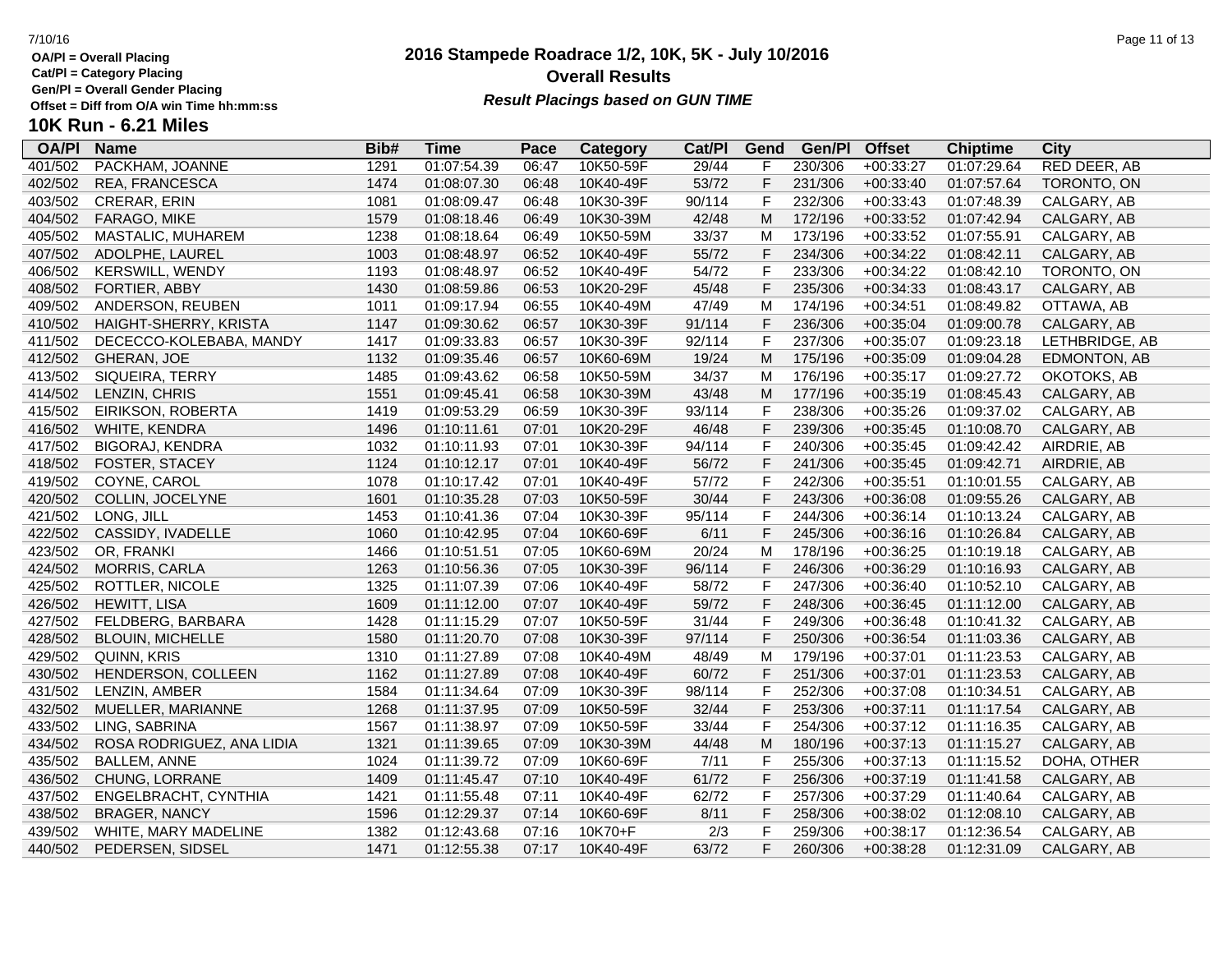**Cat/Pl = Category Placing**

**Gen/Pl = Overall Gender Placing**

**10K Run - 6.21 Miles**

## **OA/Pl Name Bib# Time Category Cat/Pl Gen/Pl Pace Gend Offset Chiptime City** 441/502 BLASKEN, JODIE 1406 01:12:56.05 07:17 10K40-49F 64/72 F 261/306 +00:38:29 01:12:31.79 CALGARY, AB 442/502 SMITH, KIRSTIE 1344 01:12:59.87 07:17 10K40-49F 65/72 F 262/306 +00:38:33 01:12:40.36 CALGARY, AB 443/502 BARSCHEL, CHRIS 1025 01:12:59.92 07:17 10K50-59M 35/37 M 181/196 +00:38:33 01:12:39.79 CALGARY, AB 444/502 STEVENSON, ROGER 1353 01:13:08.16 07:18 10K40-49M 49/49 M 182/196 +00:38:41 01:12:43.50 AIRDRIE, AB 445/502 PARKS, NICOLE 1468 01:13:11.16 07:19 10K40-49F 66/72 F 263/306 +00:38:44 01:13:03.72 COCHRANE, AB 446/502 HARROW, KATE 1155 01:13:11.28 07:19 10K30-39F 99/114 F 264/306 +00:38:44 01:12:42.83 CALGARY, AB 447/502 KEITH, DOREEN 1191 01:13:18.88 07:19 10K70+F 3/3 F 265/306 +00:38:52 01:12:57.61 CALGARY, AB 448/502 WILSON, MATTHEW 1388 01:13:25.48 07:20 10K30-39M 45/48 M 183/196 +00:38:59 01:12:52.29 CALGARY, AB 449/502 DUNN, SOLANGE 1105 01:14:03.57 07:24 10K40-49F 67/72 F 266/306 +00:39:37 01:12:47.77 CALGARY, AB 450/502 SWAN, DARIA 1357 01:14:44.00 07:28 10K30-39F 100/114 F 267/306 +00:40:17 01:14:16.91 CALGARY, AB 451/502 CUDMORE, JESSICA 1413 01:14:49.38 07:28 10K30-39F 101/114 F 268/306 +00:40:22 01:14:37.15 CALGARY, AB 452/502 FRASER, ADAM 1125 01:15:09.30 07:30 10K20-29M 23/25 M 184/196 +00:40:42 01:14:48.13 CALGARY, AB 453/502 FRASER, BRENT 1126 01:15:09.70 07:30 10K60-69M 21/24 M 185/196 +00:40:43 01:14:48.24 DOHA, OTHER 454/502 FERRO, CARLEY 1119 01:15:12.23 07:31 10K30-39F 102/114 F 269/306 +00:40:45 01:14:49.92 AIRDRIE, AB 455/502 HOPKINS, STEPHANIE 1172 01:15:12.24 07:31 10K30-39F 103/114 F 270/306 +00:40:45 01:14:50.72 AIRDRIE, AB 456/502 BAFFA, MELISSA 1019 01:15:20.98 07:32 10K30-39F 104/114 F 271/306 +00:40:54 01:14:49.48 CALGARY, AB 457/502 PIPER, GORD 1305 01:15:53.56 07:35 10K50-59M 36/37 M 186/196 +00:41:27 01:15:25.38 CALGARY, AB 458/502 YIP, MAXINE 1394 01:16:02.28 07:36 10K19&UF 11/14 F 272/306 +00:41:35 01:15:46.41 CALGARY, MB 459/502 KUBE, SARAH 1450 01:16:02.34 07:36 10K30-39F 105/114 F 273/306 +00:41:35 01:15:57.99 CALGARY, AB 460/502 OWENS, JENNIFER 1290 01:16:10.60 07:37 10K50-59F 34/44 F 274/306 +00:41:44 01:15:45.12 CALGARY, AB 461/502 STAMMER, INGRID 1350 01:16:21.35 07:38 10K60-69F 9/11 F 275/306 +00:41:54 01:16:15.15 CALGARY, AB 462/502 BIRD, NICOLETTE 1504 01:16:27.84 07:38 10K19&UF 12/14 F 276/306 +00:42:01 01:16:01.21 CALGARY, AB 463/502 PENNY, JOHN 1473 01:16:27.86 07:38 10K60-69M 22/24 M 187/196 +00:42:01 01:16:01.81 CALGARY, AB 464/502 BISCHKE, KRISTIN 1034 01:16:28.59 07:38 10K30-39F 106/114 F 277/306 +00:42:02 01:13:29.69 MEDICINE HAT, AB 465/502 PINDER, MICHELLE 1304 01:16:28.72 07:38 10K30-39F 107/114 F 278/306 +00:42:02 01:13:29.82 COCHRANE, AB 466/502 BISCHKE, DANIEL 1033 01:16:29.20 07:38 10K30-39M 46/48 M 188/196 +00:42:02 01:13:30.30 MEDICINE HAT, AB 467/502 OWENS, CLAIRE 1289 01:16:30.72 07:39 10K40-49F 68/72 F 279/306 +00:42:04 01:16:04.72 CALGARY, AB 468/502 FERREIRA, ANNELIES 1118 01:16:38.27 07:39 10K60-69F 10/11 F 280/306 +00:42:11 01:13:39.37 KELOWNA, BC 469/502 PARKS, JENNIFER 1297 01:17:20.97 07:44 10K30-39F 108/114 F 281/306 +00:42:54 01:17:01.19 CALGARY, AB 470/502 KIEFER, PAUL 1196 01:18:23.47 07:50 10K20-29M 24/25 M 189/196 +00:43:57 01:18:08.90 CALGARY, AB 471/502 KUHL, GREG 1581 01:18:48.89 07:52 10K60-69M 23/24 M 190/196 +00:44:22 01:18:31.46 CALGARY, AB 472/502 LYNN, HOWARD 1226 01:19:39.13 07:57 10K60-69M 24/24 M 191/196 +00:45:12 01:19:30.12 HONOLULU, HI 473/502 ACKERMAN, JO-ANN 1001 01:20:29.54 08:02 10K30-39F 109/114 F 282/306 +00:46:03 01:20:02.91 CALGARY, AB 474/502 MARTIN, ALISON 1235 01:21:04.36 08:06 10K30-39F 110/114 F 283/306 +00:46:37 01:20:41.15 CALGARY, AB 475/502 DEANS, LYNETTE 1089 01:21:09.53 08:06 10K50-59F 35/44 F 284/306 +00:46:43 01:19:54.41 CALAGRY, AB 476/502 CABRERA, JOANNE 1408 01:21:25.57 08:08 10K50-59F 36/44 F 285/306 +00:46:59 01:21:12.56 CALGARY, AB 477/502 BURNS, CAIDENCE 1048 01:21:29.28 08:08 10K19&UF 13/14 F 286/306 +00:47:02 01:20:53.76 CALGARY, AB 478/502 BURNS, LORALEE 1050 01:21:30.24 08:09 10K40-49F 69/72 F 287/306 +00:47:03 01:20:54.80 CALGARY, AB 479/502 STALLARD, TANYA 1542 01:21:30.30 08:09 10K40-49F 70/72 F 288/306 +00:47:03 01:20:54.47 CALGARY, AB 480/502 MCKENZIE, SARAH 1458 01:21:52.03 08:11 10K40-49F 71/72 F 289/306 +00:47:25 01:21:24.16 CALGARY, AB

## **2016 Stampede Roadrace 1/2, 10K, 5K - July 10/2016 Overall Results**

**Result Placings based on GUN TIME**